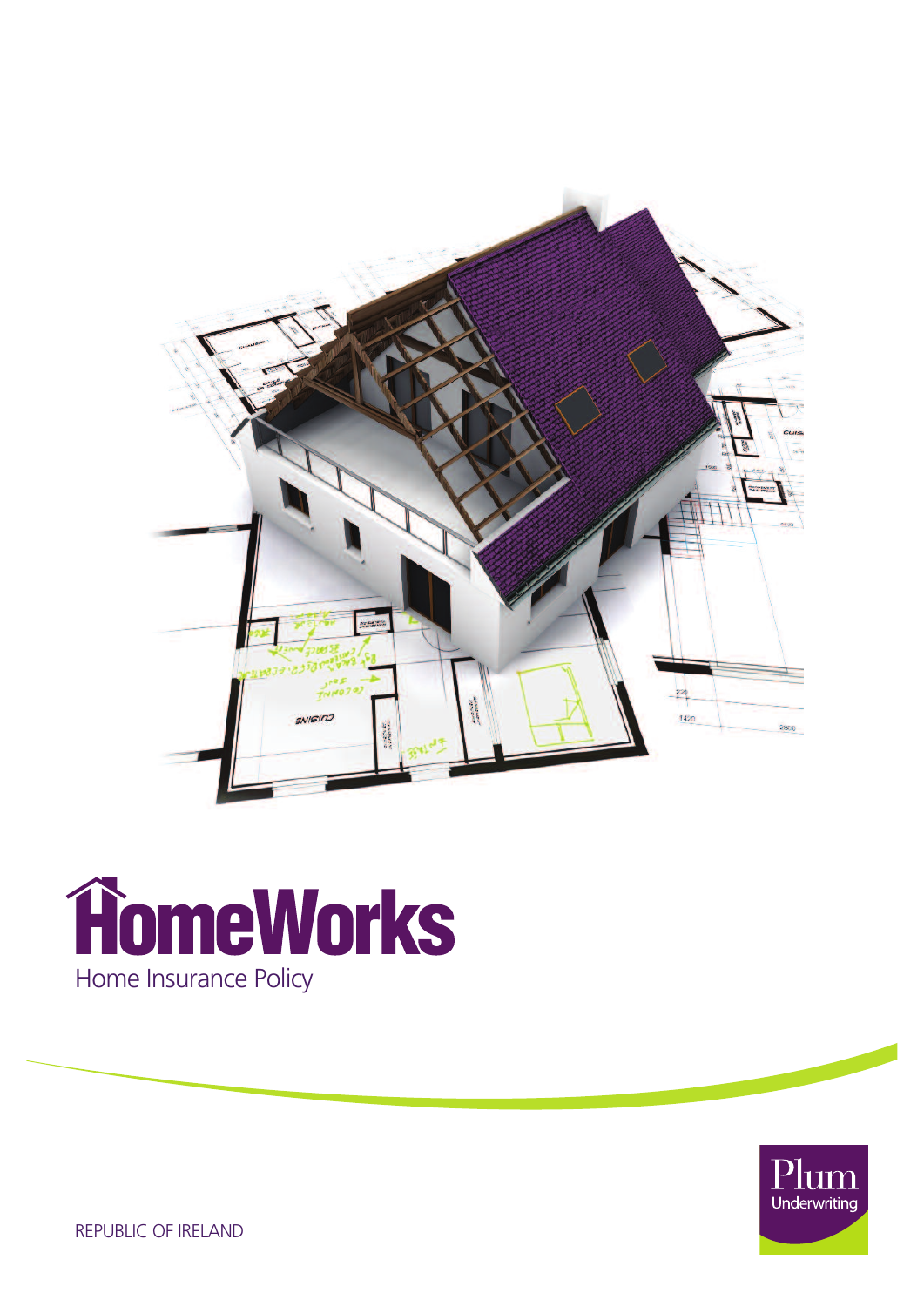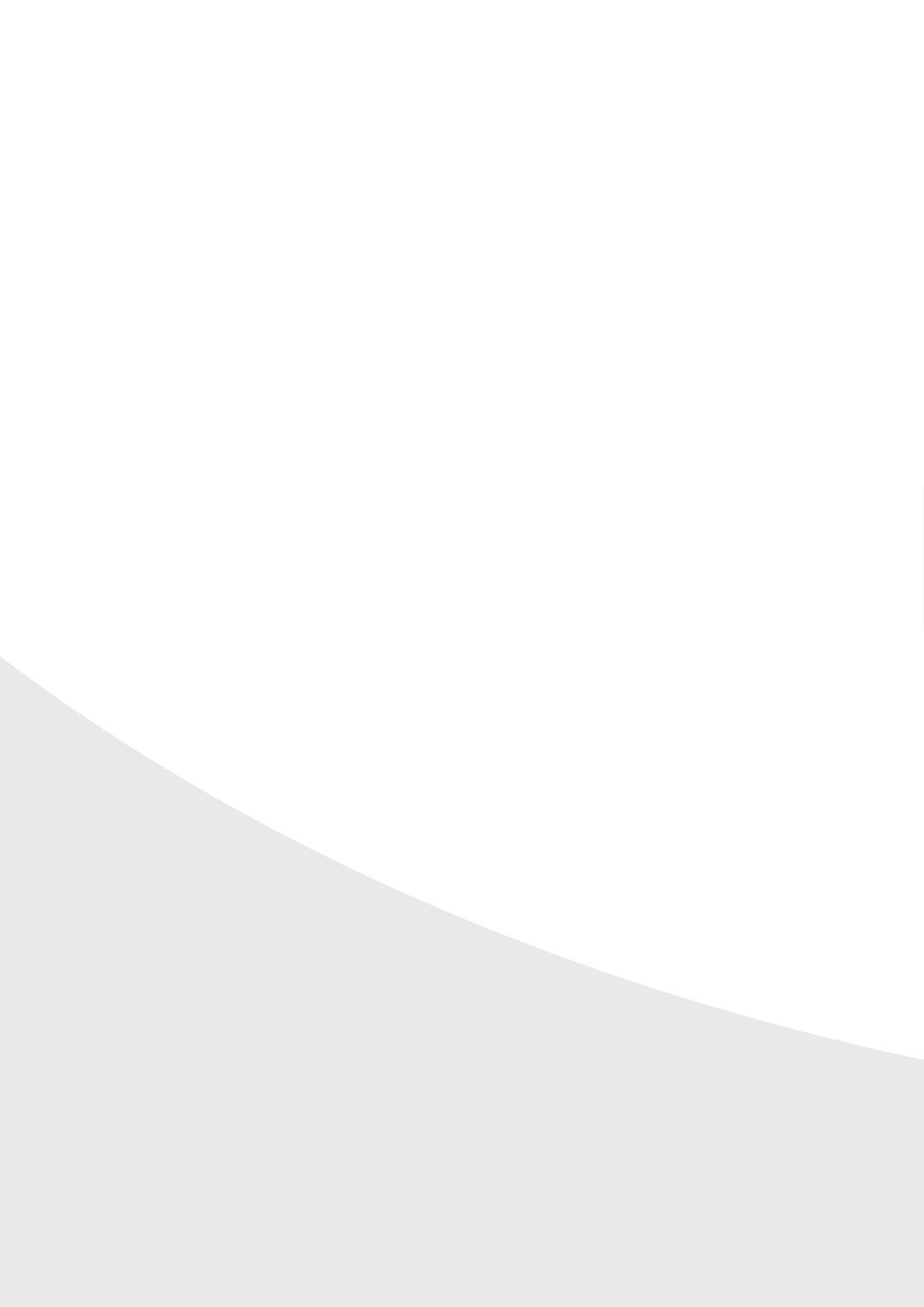# **Contents Page**

| Your Policy                                          | 2  |
|------------------------------------------------------|----|
| How to Notify a Claim                                | 5  |
| Definitions - Words with Special Meanings            | 6  |
| <b>General Conditions</b>                            | 9  |
| <b>Claims Conditions</b>                             | 12 |
| <b>General Exclusions</b>                            | 13 |
| Special Conditions which apply to you                | 15 |
| Special Conditions which apply to your contractor(s) | 16 |
| Section 1 – Your Property                            | 18 |
| Section 2 - Your Contents                            | 25 |
| Section 3 – Your Liability as Property Owner         | 27 |
|                                                      |    |



Home Insurance Policy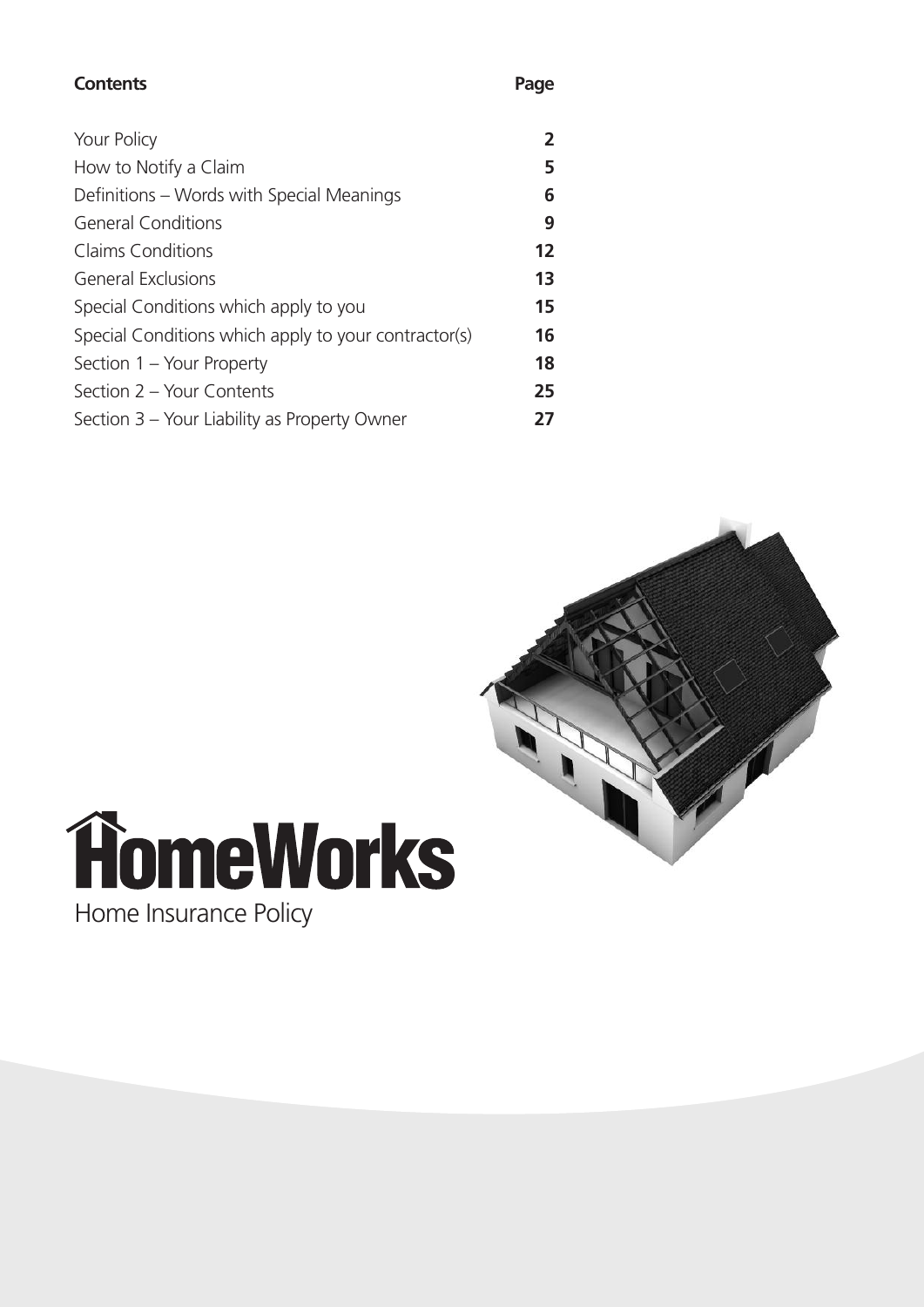Home Insurance Policy

### **Your Policy**

**Your policy** sets out clearly what is and what is not covered and to assist **you**, any words with special meanings have been defined and are in bold.

The **policy** sections are:

Section 1 – Your Property Section 2 – Your Contents Section 3 – Your Liability as Property Owner

#### **Your Policy Documentation**

**Your schedule** details which sections are covered and which **underwriter** is providing the cover under each section.

It is essential that **you** read **your policy**, **your schedule** and any **endorsements** that may be applicable very carefully. All these documents must be read together and any word or phrase which has been defined in this **policy** will have that meaning wherever it appears.

#### **Correct Information and Changes in Circumstances**

The information **you** have supplied to **us** on the proposal form, and/or statement of fact and/or any supplementary information, is used to determine whether **we** will accept **your** insurance and if so the premium to be charged and the terms, conditions and exclusions to be applied.

**You** must therefore ensure using all reasonable care that all the information **you** provide to **us** is correct and accurate at all times.

**You** must immediately notify **us** via **your broker or insurance intermediary** if:

- ANY information is incorrect
- there is ANY change to the information **you** have given **us**
- **contract works** are not starting as planned
- **contract works** are completing earlier than planned
- **contract works** are ceasing for ANY reason

**We** will correct or change the information and use the information to determine whether **we** will continue to accept **your** insurance and either:

- continue **your policy** unchanged, or
- backdate any terms, conditions, exclusions or additional/return premium that would have applied at the effective date of the correction and/or change. This could result in a claim not be paid under this insurance, or
- cancel **your policy** giving **you** notice as per the cancellation condition shown in this **policy** wording or on **your policy schedule**. This could result in a claim not being paid under this insurance, or
- treat **your policy** as if it never existed

**We** will treat **your policy** as if it never existed and **we** will not pay **your** claim if **you** or **your** representative has:

- deliberately misrepresented any information given
- been in any way fraudulent
- deliberately or falsely overstated information given

PLEASE NOTE that as a consequence of **your policy** being treated as if it never existed by **us**, **you** may encounter difficulty in purchasing insurance elsewhere, furthermore failure to have property insurance in place could lead to a breach of the terms and conditions attaching to any loan **you** may have secured on **your** property.

#### **Language**

Unless otherwise agreed in writing, the language of **your policy** and all communications relating to it will be in English.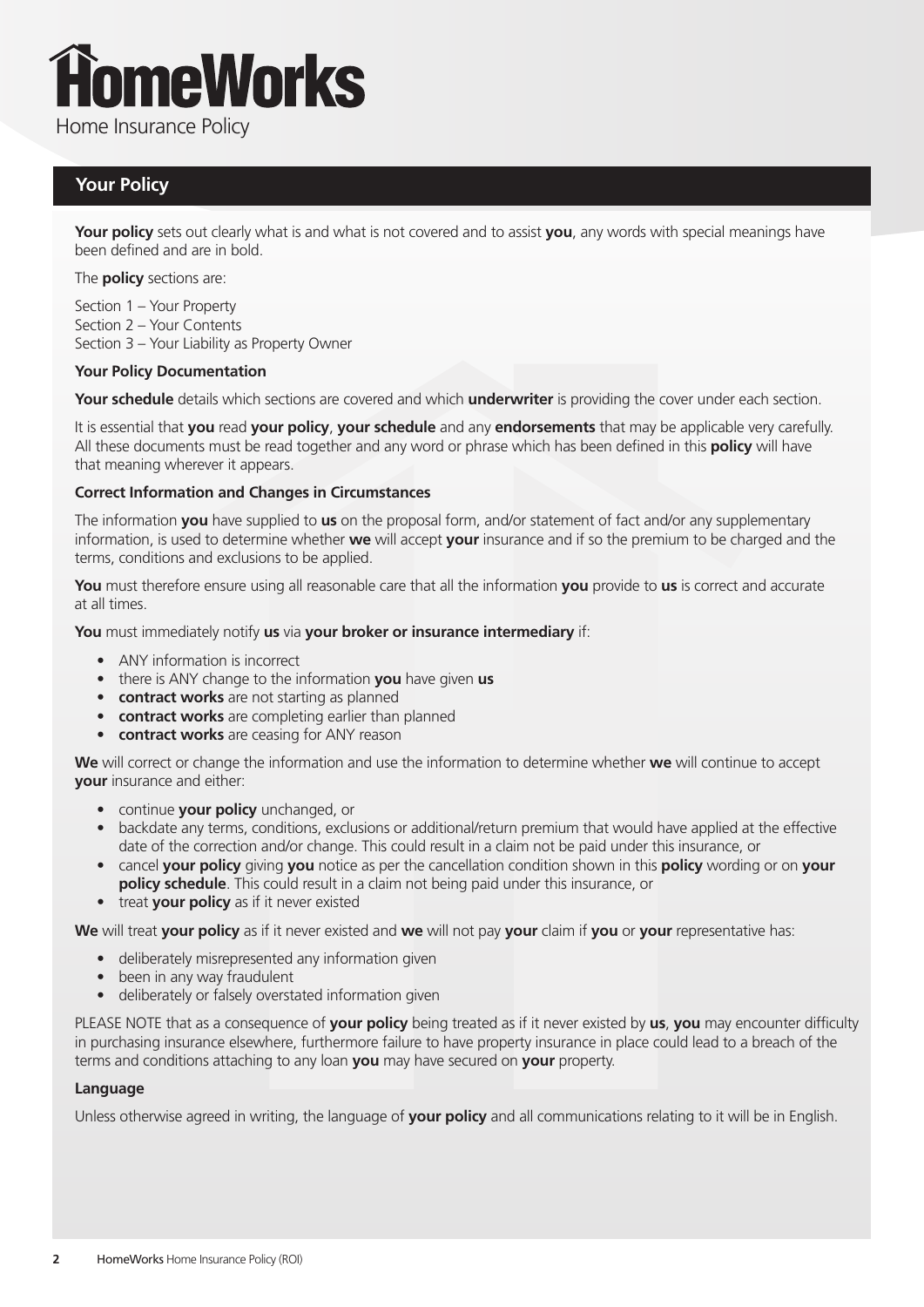### **Your Policy**

#### **Choice of Law**

The parties are free to choose the law applicable to this insurance contract. Unless specifically agreed to the contrary prior to the inception of this **policy**, this insurance shall be governed by the laws of the country within which the **risk address** is based, and subject to the exclusive jurisdiction of the courts of that country.

#### **Cooling-off period**

If **you** find this insurance does not meet **your** requirements, **you** are entitled to cancel this insurance by writing to **your broker or insurance intermediary** within 14 days of either the date **you** receive **your policy** documentation or the start date of the **period of insurance**, whichever is the later.

**We** will refund any premium **you** have paid, providing that **you** have not made a claim.

#### **Cancellation**

Cancellation of **your policy** by **us** or **you**:

- Cancellation of **your policy** by **us**: **We** may cancel this **policy** or any part of it by giving **you** 30 days notice by recorded delivery to the address stated in **your schedule**.
- Cancellation of **your policy** by **you**: **You** may cancel this **policy** by giving written notice to **us**.

Premium refund following cancellation of **your policy**:

• In the event of cancellation by **you**, **your** premium refund will be calculated as follows:

If **you** cancel after the initial 14 day 'cooling off' period, any refund will be on a proportional basis unless **your schedule** states an alternative cancellation condition and always subject to the current **period of insurance** being claim free.

If **you** have made a claim in the **period of insurance** being cancelled, **we** will retain 100% of the premium and no refund will be due to **you**.

• In the event of cancellation by **us**, **your** premium refund will be calculated as follows:

Any refund will be on a proportional basis unless **your schedule of insurance** states an alternative cancellation condition and always subject to the current **period of insurance** being claim free.

#### **Contract (Rights of Third Parties)**

A person who is not party to this insurance has no right to enforce any term of this contract unless the governing law of the policy provides otherwise.

#### **Customer Service**

Plum Underwriting and **your broker or insurance intermediary** are committed to providing **you** with the highest standard of service at all times. If **you** have any questions or queries about **your policy** or the handling of any claim, in the first instance please contact **your broker or insurance intermediary** shown on **your schedule**.

#### **Customer Complaints Procedure**

In the unlikely event that **you** wish to make a complaint regarding **your policy** or claim please follow the complaints procedure shown in **your schedule**.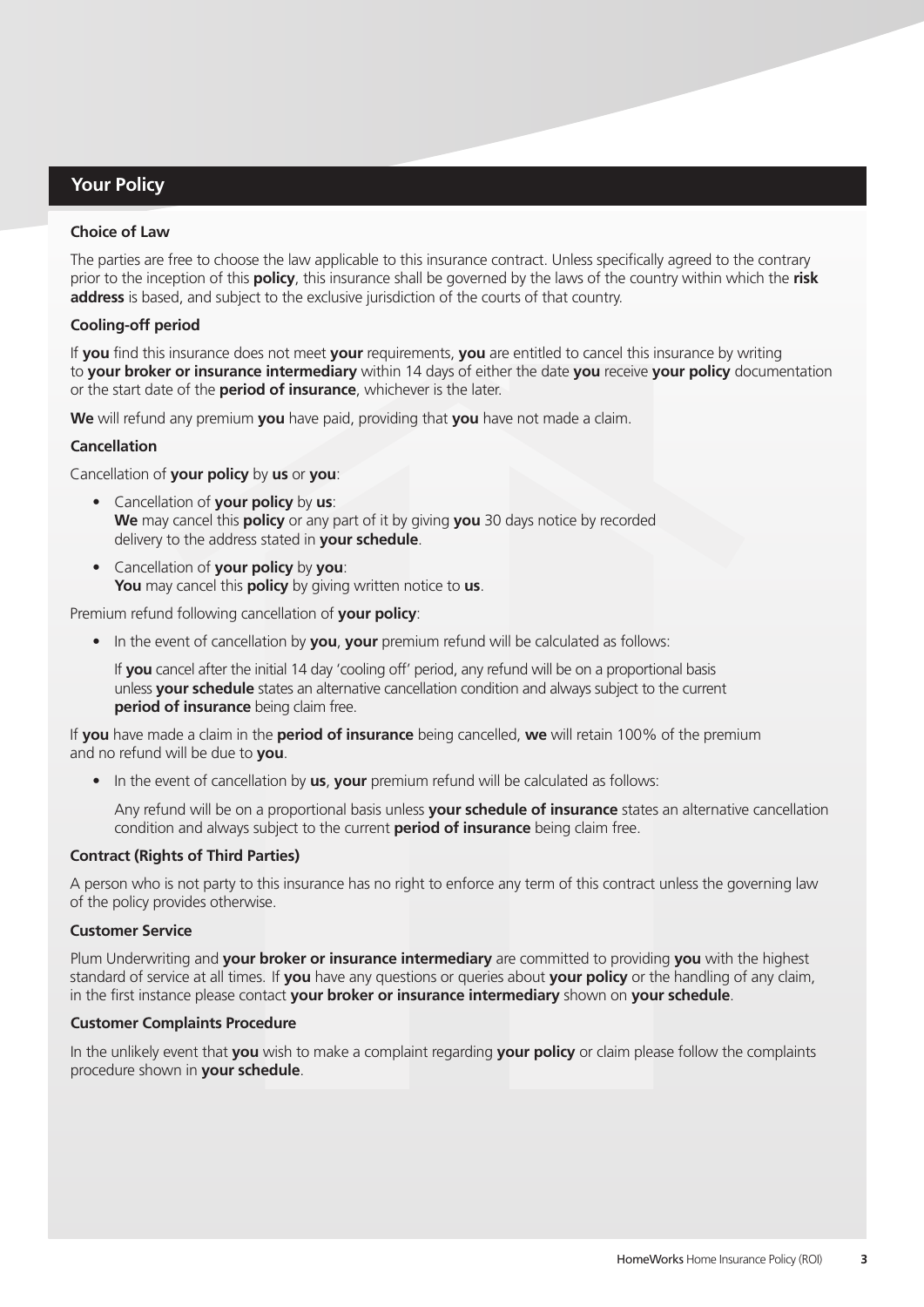Home Insurance Policy

# **Your Policy**

#### **Data Protection Act**

The personal and business information **you** gave **us** may be used in a number of ways, for example, to make underwriting and claims handling decisions and for fraud detection and prevention. **We** may share **your** information with, and obtain information about **you** from, other insurers, credit reference agencies, fraud prevention agencies, regulatory authorities and third-party agents who provide services on **our** behalf.

If the information **you** gave **us** is sensitive personal data, **you** consent to **our** use of such information as set out above. Where such sensitive personal information relates to anyone other than **you**, **you** must obtain the explicit consent of that person to disclose the information to **us** and for **us** to use it as set out above.

#### **Financial Services Compensation Scheme**

All **underwriters** providing cover under this **policy** are covered by the Financial Services Compensation Scheme. **You** may be entitled to compensation from the Scheme if an insurer is unable to meet its obligations to **you** under this contract. If **you** were entitled to compensation under the Scheme, the level and extent of the compensation would depend on the nature of this contract. The scheme contact details are as follows:

Financial Services Compensation Scheme 10th Floor Beaufort House 15 St Botolph Street EC3A 7QU United Kingdom

Telephone: 0800 678 1100

Further information about the Scheme is available from the Financial Services Compensation Scheme: www.fscs.org.uk.

#### **Authorisation**

Plum Underwriting Limited is registered in England and Wales: 04509589, Buzzards Hall, Friars St, Sudbury, Suffolk, CO10 2AA, United Kingdom.

Plum Underwriting Limited is authorised by the Financial Conduct Authority in the UK and is regulated by the Central Bank of Ireland for conduct of business rules in Ireland.

HSB Engineering Insurance Limited is registered in England and Wales: 02396114, New London House, 6 London Street, London EC3R 7LP, United Kingdom. Registered as a branch in Ireland 906020, Pembroke House, 28-32 Upper Pembroke Street, Dublin 2, Ireland.

HSB Engineering Insurance Limited is authorised by the Prudential Regulation Authority and regulated by the Financial Conduct Authority and the Prudential Regulation Authority in the UK and is regulated by the Central Bank of Ireland for conduct of business rules in Ireland.

**You** can check these details on the UK's financial services register by visiting the website www.fca.org.uk/register or by contacting the Prudential Regulation Authority on 00 44 207 601 4878.

The Prudential Regulation Authority's address is:

The Prudential Regulation Authority 20 Moorgate London EC2R 6DA United Kingdom

The Financial Conduct Authority's address is:

The Financial Conduct Authority 25 The North Colonnade Canary Wharf London E14 5HS United Kingdom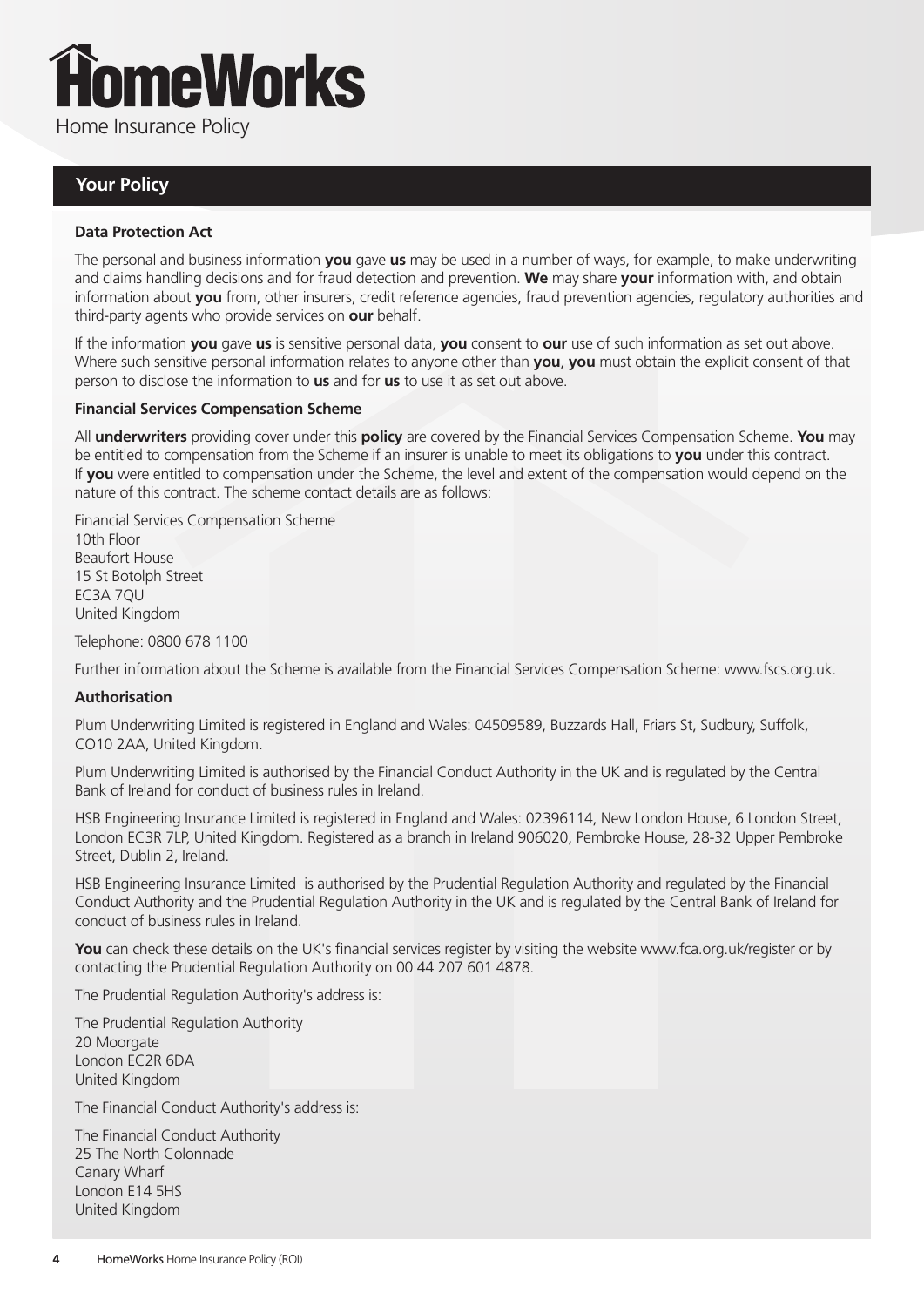# **How to Notify a Claim**

#### **How to Notify a Claim**

To notify a possible claim, please refer to **your schedule** for claims contact details.

When notifying a claim, please provide **your** name, **policy** number, the name of **your broker or insurance intermediary** and full details of the **damage** and/or **bodily injury**.

Please also refer to 'How much we will pay' under the following sections:

Section 1 – Your Property – page 18

- Section 2 Your Contents page 25
- Section 3 Your Liability as Property Owner page 27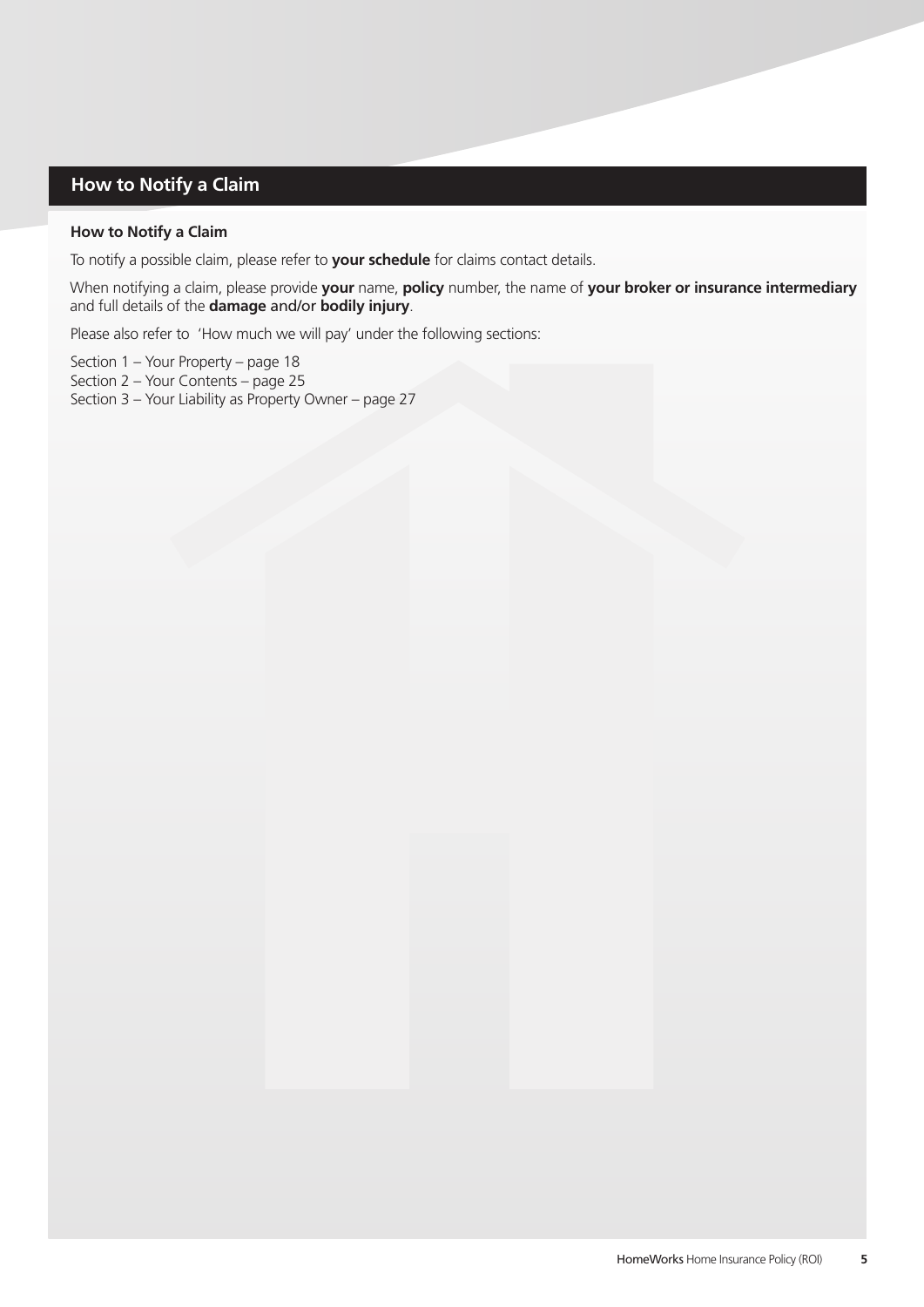# **flomeWorks**

Home Insurance Policy

# **Definitions – Words with Special Meanings**

The following definitions apply to all sections of this **policy**. Additional definitions are shown in the section to which they apply.

| <b>Act of Terrorism</b>                 | An act, including but not limited to the use of force or violence and/or the threat<br>thereof, of any person or group(s) of persons whether acting alone or on behalf of<br>or in connection with any organisation(s) or government(s), committed for political,<br>religious, ideological or similar purposes including the intention to influence any<br>government and/or to put the public or any section of the public in fear.                                                                                                                                                                                                                                                                                                                                                                                                                                                   |
|-----------------------------------------|-----------------------------------------------------------------------------------------------------------------------------------------------------------------------------------------------------------------------------------------------------------------------------------------------------------------------------------------------------------------------------------------------------------------------------------------------------------------------------------------------------------------------------------------------------------------------------------------------------------------------------------------------------------------------------------------------------------------------------------------------------------------------------------------------------------------------------------------------------------------------------------------|
| <b>Broker or Insurance Intermediary</b> | The person or persons who placed this insurance on your behalf.                                                                                                                                                                                                                                                                                                                                                                                                                                                                                                                                                                                                                                                                                                                                                                                                                         |
| <b>Bodily Injury</b>                    | Bodily injury to any person shall include:                                                                                                                                                                                                                                                                                                                                                                                                                                                                                                                                                                                                                                                                                                                                                                                                                                              |
|                                         | • Death illness and disease<br>• Mental injury, anguish or nervous shock sustained by any person as a result<br>of actual or threat of bodily injury death illness or disease.                                                                                                                                                                                                                                                                                                                                                                                                                                                                                                                                                                                                                                                                                                          |
| <b>Computer Virus</b>                   | A set of corrupting, harmful or otherwise unauthorised instructions or code<br>including a set of maliciously introduced unauthorised instructions or code,<br>programmatic or otherwise, that propagate themselves through a computer<br>system or network.                                                                                                                                                                                                                                                                                                                                                                                                                                                                                                                                                                                                                            |
| <b>Contents</b>                         | Household goods and personal property, within the <b>home</b> , which are your<br>property or which you are legally liable for.                                                                                                                                                                                                                                                                                                                                                                                                                                                                                                                                                                                                                                                                                                                                                         |
|                                         | <b>Contents</b> includes:                                                                                                                                                                                                                                                                                                                                                                                                                                                                                                                                                                                                                                                                                                                                                                                                                                                               |
|                                         | • carpets<br>• radio and television aerials, satellite dishes, their fittings and masts which are<br>attached to the <b>home</b><br>property in the open but within the risk address up to $\epsilon$ 500 in total per claim<br>(other than radio and television aerials, satellite dishes, their fittings and masts<br>which are attached to the <b>home</b> )<br>• deeds and registered bonds and other personal documents up to $\in$ 1,500 in<br>total per claim<br>• stamps, medals, coins or items forming part of a collection up to $\in$ 2,500 in<br>total per claim<br>• paintings or other bespoke or unique works of art or craft, gold, silver, gold and<br>silver plated articles, jewellery and furs up to €2,500 in total per claim<br>• pedal cycles up to $\in$ 500 in total per claim<br>• contents in garages and outbuildings up to $\in 1,000$ in total per claim |
|                                         | <b>Contents</b> does not include:                                                                                                                                                                                                                                                                                                                                                                                                                                                                                                                                                                                                                                                                                                                                                                                                                                                       |
|                                         | • motor vehicles (other than garden machinery or motorised mobility scooters),<br>caravans, trailers or watercraft or their accessories<br>• money or credit cards<br>• any living creature<br>• any part of the existing structure or the contract works<br>• any property held or used for business purposes<br>• any property insured under any other insurance<br>• land or water                                                                                                                                                                                                                                                                                                                                                                                                                                                                                                   |
| <b>Contract</b>                         | The agreement with the <b>contractor(s)</b> for work to be carried out on behalf<br>of you by way of construction, installation, extension, alteration, repair<br>or maintenance.                                                                                                                                                                                                                                                                                                                                                                                                                                                                                                                                                                                                                                                                                                       |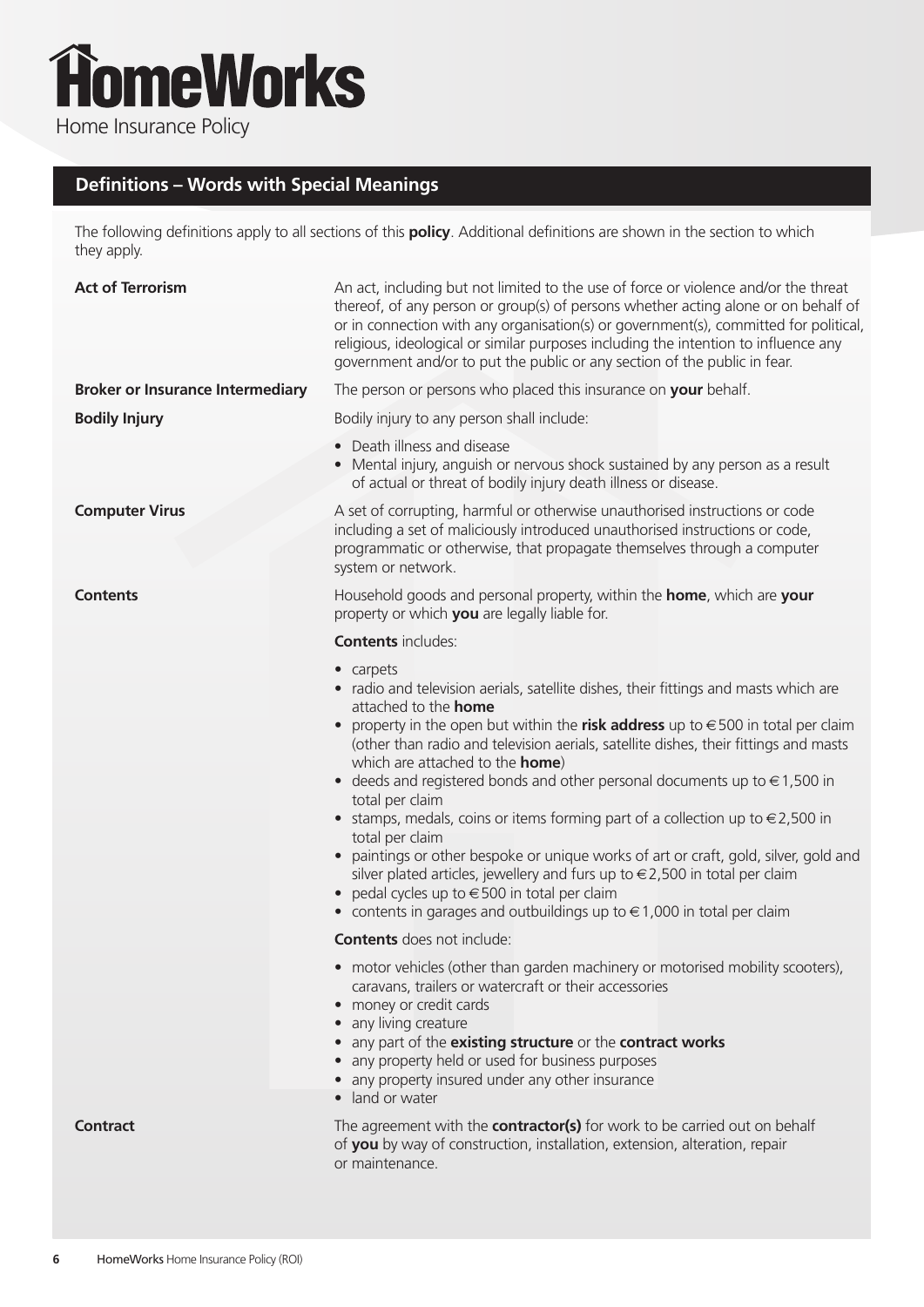# **Definitions – Words with Special Meanings**

| Contractor(s)               | The Parties (including contractors and sub contractors and every tier where required<br>to be insured under the contract) who carry out contract works at the risk<br>address as detailed under the contract works section in your schedule.                                                                                                                                                                                                                                       |
|-----------------------------|------------------------------------------------------------------------------------------------------------------------------------------------------------------------------------------------------------------------------------------------------------------------------------------------------------------------------------------------------------------------------------------------------------------------------------------------------------------------------------|
|                             |                                                                                                                                                                                                                                                                                                                                                                                                                                                                                    |
| <b>Contract Works</b>       | The permanent and temporary activities executed in performance of the contract<br>and site materials and free issue materials for incorporation therein whilst at the<br>risk address as detailed under the contract works section in your schedule.                                                                                                                                                                                                                               |
| <b>Costs and Expenses</b>   | Costs and expenses recoverable by any claimant from you, costs and expenses                                                                                                                                                                                                                                                                                                                                                                                                        |
|                             | incurred by you with our written consent or your solicitors fees for the<br>representation at any coroners inquest or fatal accident inquiry or in any court<br>of summary jurisdiction.                                                                                                                                                                                                                                                                                           |
| <b>Damage</b>               | Accidental physical loss, physical damage or physical destruction.                                                                                                                                                                                                                                                                                                                                                                                                                 |
|                             | Domestic Outbuildings and Garages Free-standing permanent structures including:                                                                                                                                                                                                                                                                                                                                                                                                    |
|                             | • Garages, stables, barns, studios, pool houses and summer houses<br>• Garden sheds, greenhouses and other similar structures                                                                                                                                                                                                                                                                                                                                                      |
| Endorsement(s)              | A change in details or a variation in the terms, conditions and/or exclusions of<br>this insurance as stated in the <b>schedule</b> .                                                                                                                                                                                                                                                                                                                                              |
| <b>Excess</b>               | Shall mean the amount stated in the <b>schedule</b> in respect of the first part of each<br>and every event of <b>damage</b> that you are required to retain as uninsured.                                                                                                                                                                                                                                                                                                         |
| <b>Existing Structure</b>   | The existing land, permanent buildings, domestic outbuildings and garages<br>at the risk address owned by you including:                                                                                                                                                                                                                                                                                                                                                           |
|                             | • Interior decorations, fixtures and fittings, fitted appliances, machinery,<br>plant, lifts and climate control systems<br>• Swimming pools, ornamental fountains and ponds<br>• Hard tennis courts, terraces, patios, driveways, footpaths, walls, gates,<br>fences and hedges<br>· Underground service pipes, cables, sewers, drains, fixed domestic fuel<br>tanks, externally fixed radio and television aerials, satellite dishes, their<br>fittings and masts, solar panels. |
| <b>Free Issue Materials</b> | New materials or items purchased by you and any reused materials made<br>available for incorporation within the contract works by your contractor(s)<br>provided that you declare to us the original purchase and replacement<br>values of such free issue materials during the period of insurance.                                                                                                                                                                               |
| <b>Heave</b>                | Upward movement of the ground beneath the risk address as a result of the<br>soil expanding.                                                                                                                                                                                                                                                                                                                                                                                       |
| Home                        | The existing structure used for domestic purposes at the risk address.                                                                                                                                                                                                                                                                                                                                                                                                             |
| Landslip                    | Downward movement of sloping ground.                                                                                                                                                                                                                                                                                                                                                                                                                                               |
|                             | Shall mean the maximum amount stated in the <b>schedule</b> which we will be                                                                                                                                                                                                                                                                                                                                                                                                       |
| <b>Limit of Indemnity</b>   | liable to pay as damages as a result of any one occurrence or of any series of<br>occurrences arising directly or indirectly from one source or original cause.                                                                                                                                                                                                                                                                                                                    |
| <b>Period of Insurance</b>  | The length of time for which this insurance is in force as shown in your schedule<br>and for which you have paid and we have accepted a premium.                                                                                                                                                                                                                                                                                                                                   |
| <b>Policy</b>               | The <b>policy</b> wording as referenced by the <b>policy</b> wording reference in your<br>schedule, your schedule including any endorsement(s) and the 'Special<br>Conditions that apply to Your Contractor(s)' document.                                                                                                                                                                                                                                                          |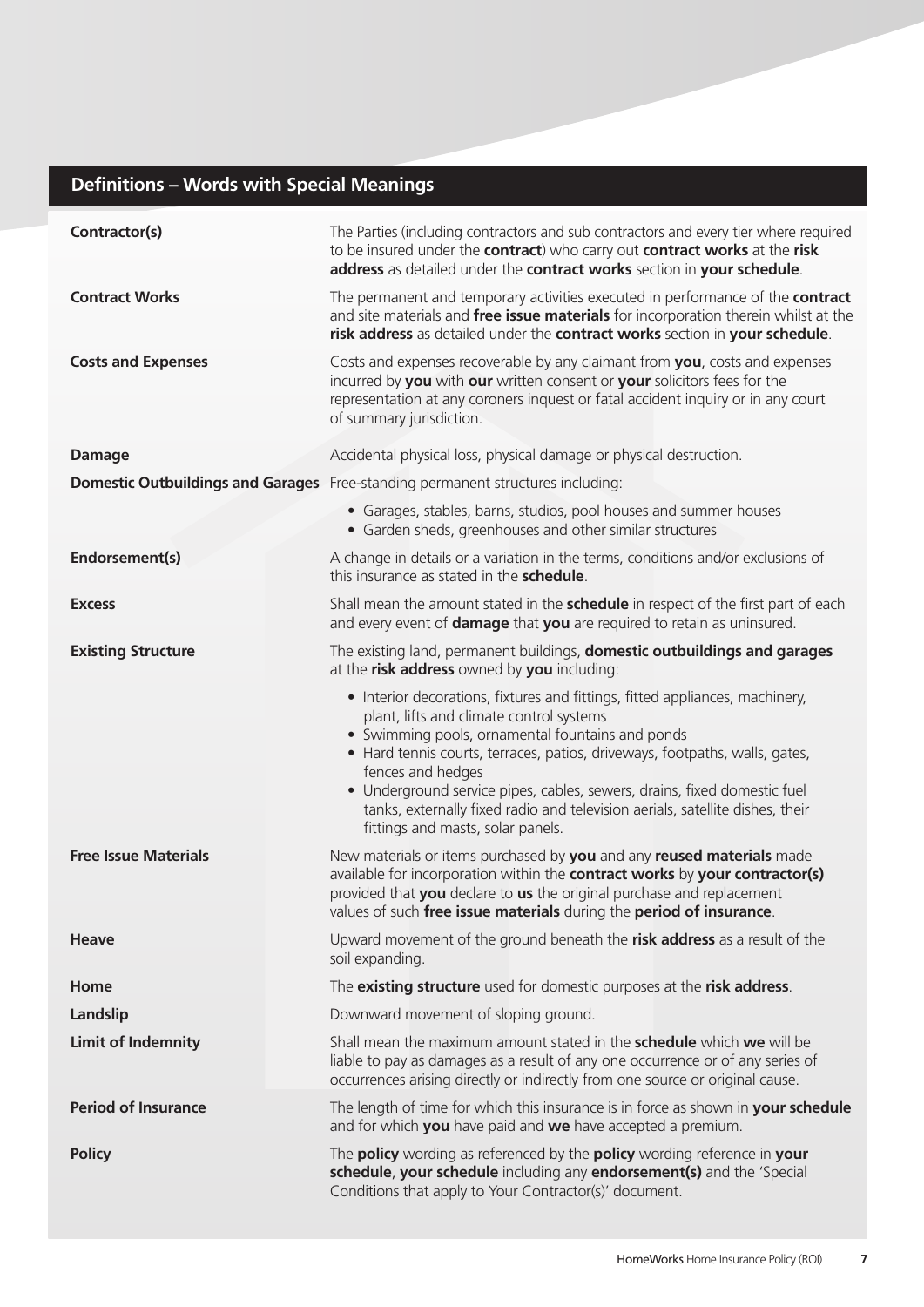# **flomeWorks** Home Insurance Policy

**Definitions – Words with Special Meanings**

| <b>Reused Materials</b>       | Materials available for incorporation into the contract works and for which you                                                                                                                                                                                  |
|-------------------------------|------------------------------------------------------------------------------------------------------------------------------------------------------------------------------------------------------------------------------------------------------------------|
|                               | are responsible, which have been fully removed from the existing structure and<br>laid aside ready for re-use.                                                                                                                                                   |
| <b>Risk Address</b>           | Shall mean the address as detailed in your schedule which includes the site, the<br>existing structure and the contract works.                                                                                                                                   |
| <b>Schedule</b>               | The part of this insurance which shows current details of you, the risk address,<br>the contract works, the period of insurance, the sections in force, how much<br>we will pay and any excess and endorsements which apply including your<br>statement of fact. |
| <b>Settlement</b>             | Downward movement as a result of the soil being compressed by the weight of<br>the risk address within ten years of construction.                                                                                                                                |
| <b>Site</b>                   | The site of the contract as detailed in the <b>schedule</b> under risk address and<br>adjacent thereto and shall include any special storage areas set up in connection<br>with the contract works.                                                              |
| <b>Standard Construction</b>  | Shall mean constructed of brick, stone or concrete and roofed with slates, tiles,<br>asphalt, metal or concrete (but excluding anything roofed in whole or in part with<br>thatch or highly combustible material).                                               |
| <b>Subsidence</b>             | Downward movement of the ground beneath the risk address other than<br>by settlement.                                                                                                                                                                            |
| <b>Sum Insured</b>            | The amounts shown against each section, limit and/or item in your schedule<br>(or any other sum insured as may hereafter be agreed in writing by us).                                                                                                            |
| <b>Territorial Limits</b>     | Anywhere within the Republic of Ireland.                                                                                                                                                                                                                         |
| <b>Transit</b>                | Transit between locations within the <b>territorial limits</b> undertaken in connection<br>with the contract works.                                                                                                                                              |
| <b>Trespass or nuisance</b>   | Trespass, nuisance or obstruction or interference with any easement right of air,<br>light, water or way.                                                                                                                                                        |
| <b>Unoccupied</b>             | Shall mean where no <b>contract works</b> have occurred at the <b>risk address</b> for a<br>period in excess of 7 continuous days.                                                                                                                               |
| We/us/our/underwriter(s)      | HSB Engineering Insurance Limited under a facility managed by Plum Underwriting<br>Limited.                                                                                                                                                                      |
| You/your/policyholder/insured | The person(s) named in the <b>schedule</b> as the policyholder, owner of the risk<br>address and the employer of the contractor(s) who are carrying out contract<br>works on the risk address.                                                                   |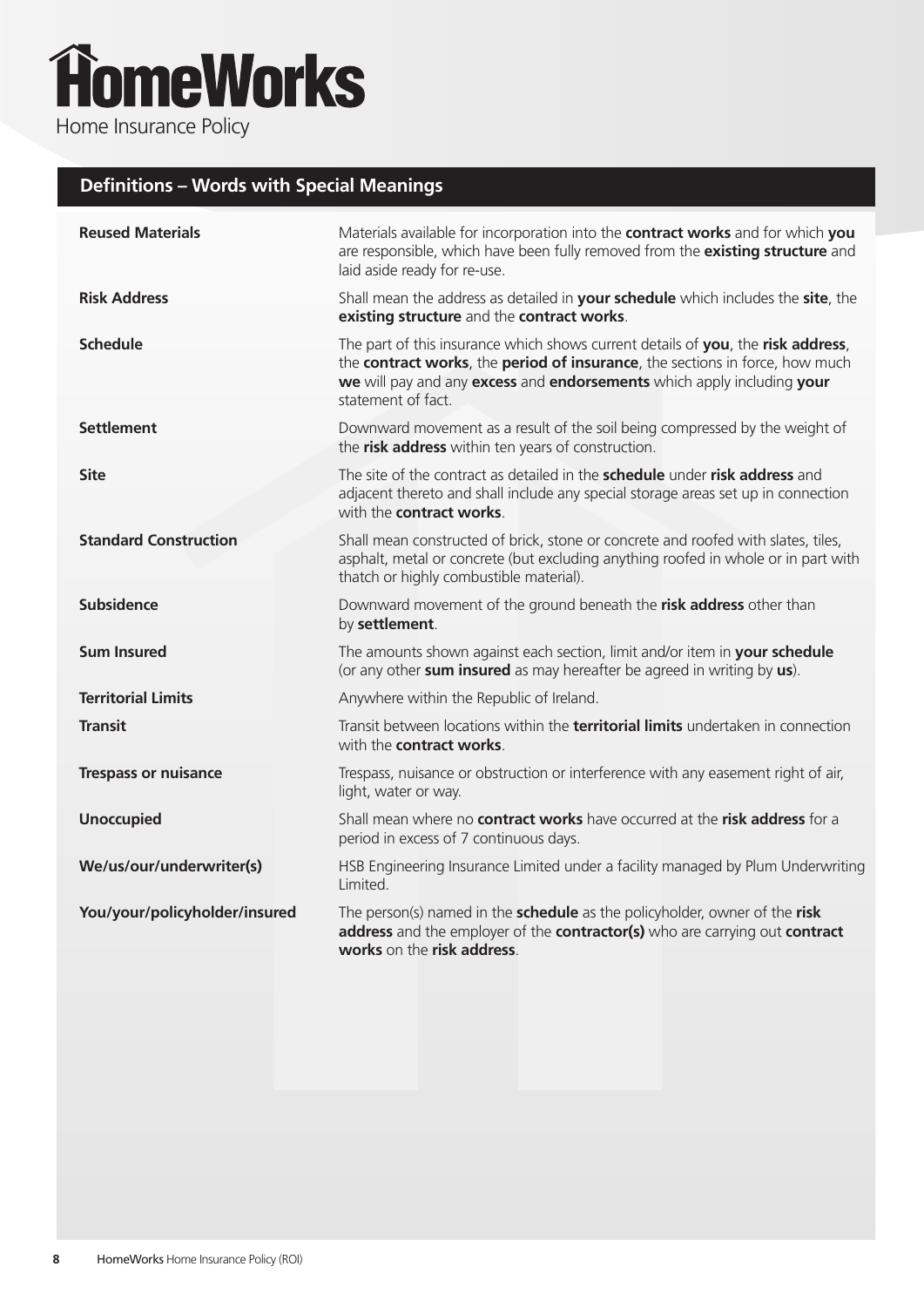# **General Conditions**

The following conditions apply to all sections of this **policy**. Additional conditions are shown in the sections to which they apply.

#### **1. Assignment**

**You** cannot transfer **your** interest in this **policy** to anyone else without **our** prior written agreement.

#### **2. Discharge of liabilities**

**We** may, at **our** discretion, in respect of any claim covered by this **policy**, pay to **you** the **sum insured** or **limit of indemnity** applicable (or the balance of this amount not yet paid to **you**), or any lesser amount for which the claim can be settled. On payment of this sum, **we** will be under no further liability other than for costs and expenses incurred prior to the date of this payment for which **we** are responsible.

#### **3. Disputes**

If any difference shall arise as to the amounts to be paid under this **policy** (liability being otherwise admitted) such difference shall be referred within twelve months of the dispute arising to an arbitrator who will be jointly appointed in agreement of failing agreement appointed by the President for the time being of the Incorporated Law Society of Ireland. If the dispute has not been referred to arbitration within the aforesaid twelve month period then the claim shall be deemed to have been abandoned and not recoverable thereafter..

#### **4. Interpretation**

For the purposes of this **policy**, proposal shall mean any completed or partially completed form or questionnaire and declaration and any information in connection with this insurance supplied by **you** or on behalf of **you**.

This **policy** and the **schedule** shall be read together as one document and any word or expression to which a specific meaning has been attached in any section of this **policy** or of the **schedule** shall bear such specific meaning wherever it may appear.

#### **5. Joint insureds**

The most **we** will pay is the relevant **sum insured** or **limit of indemnity**. If there is more than one of **you**, the total amount **we** will pay will not exceed the amount **we** would be liable to pay if there were only one of **you**.

Each of **you** must at all times preserve and enforce the various contractual agreements entered into by **you** and **your** contractual remedies in the event of loss or **damage**.

#### **6. Fraud Prevention**

In order to protect the interests of **our** policyholders and to prevent and detect fraud, **we** may at any time:

- share information about **you** with other organisations and public bodies including the Police
- check and/or file **your** details with fraud prevention agencies and databases
- undertake credit searches and additional fraud searches

If **you** provide false or inaccurate information and fraud is identified, details will be passed to the fraud prevention agencies and databases to prevent fraud and money laundering.

**We** can supply on written request by **you** details of the databases we access or contribute to.

If a claim is fraudulent in any respect this insurance will be cancelled by **us** from the date of the fraudulent claim.

#### **7. Non-invalidation**

This insurance shall not be invalidated by any act or omission or by an alteration whereby the risk of **damage** is increased unknown to **you** provided that when **you** become aware thereof **you** shall immediately give notice to **us**.

Any terms, conditions and exclusions applied will be in accordance with **our** usual underwriting that **we** would have applied had **you** been aware and notified **us** of such risk of damage. **You** may also be required to pay an additional premium.

#### **8. Premium payment**

**We** will not make any payment under this **policy** unless **you** have paid the premium and the premium has been accepted by **us**.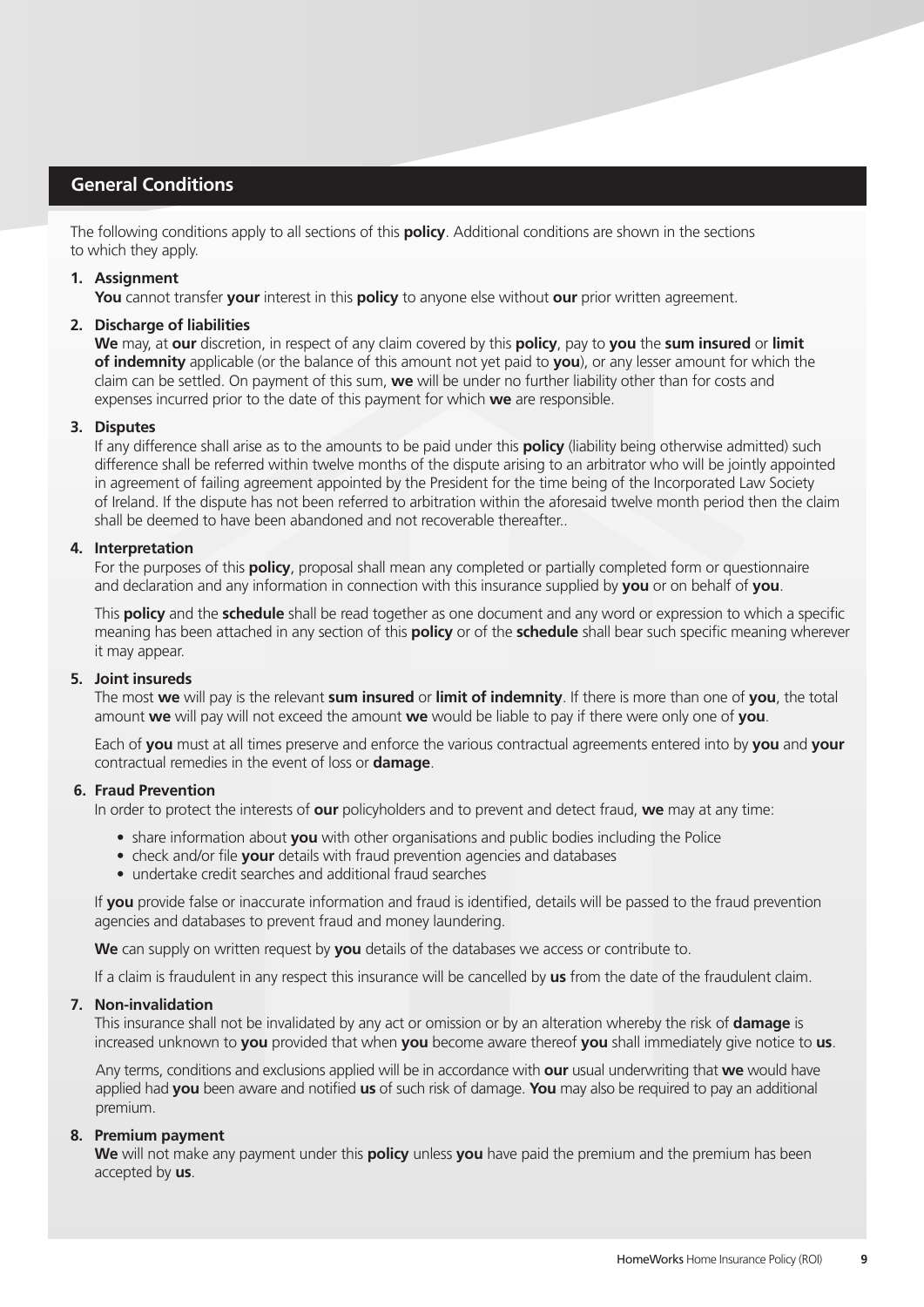Home Insurance Policy

## **General Conditions**

#### **9. Your duty of care**

**You** must take all reasonable steps to

- ensure the safety of the **risk address**
- prevent accidents and comply with all statutory obligations and to maintain the **contract works**, machinery, plant and **existing structure** in good condition and repair
- select **contractor(s)** who are experienced to carry out the **contract works** they will be undertaking as defined in the **contract**.
- remedy any defect or danger as soon as it is discovered and take any necessary precautions
- to prevent any circumstances arising or cease any activity which may give rise to a claim under the **policy**

If **you** do not, **we** will not be liable to pay any related claim.

#### **10.Under-Insurance - Average**

Cover under Section 1 and Section 2 is subject to the application of average. If the cost to replace or reinstate under Section 1 and/or Section 2 is, at the time of any loss, greater than the declared **sum insured**, **you** will only be entitled to recover the same proportion of the loss as the **sum insured** bears to the total cost of replacement or reinstatement, subject to the terms, conditions and exclusions of this **policy**.

#### **11.Access**

**You** will give **us** access to the **risk address** at all reasonable times.

#### **12.Possession**

**We** will be entitled, without incurring any liability under the **policy** to:

- enter any building or premises where **damage** has happened and take and keep possession of the damaged property
- deal with salvage in any reasonable way

But no property can be abandoned to **us**.

If **we** elect to reinstate or replace any property, **you** must, at **your** own expense produce any plans, documents or information as **we** may reasonably require. **We** will pay for any reasonable expenses **you** incur in providing **us** with this as part of **your** claim. **We** are not bound to reinstate exactly or completely but as well as circumstances permit and in a reasonable sufficient manner.

#### **13.Our Rights**

**You** must at **our** request, take and permit to be taken, all reasonable steps for enforcing **our** rights against any other party before or after **we** have settled **your** claim.

**We** will not pursue rights against any **contractor(s)** or subcontractor to the extent that a waiver of subrogation is required by the **contract**.

#### **14. Transit Loss Sharing**

All goods must be inspected by **you** on arrival at the site for evidence of **damage**. If the goods are found to be **damaged**, this should be reported to the transit insurers.

If goods are left packed and **damage** is not discovered until they are unpacked it will be assumed that **damage** happened during transit unless there is clear evidence that the **damage** could only have happened after expiry of the transit insurance.

If however no clear evidence can be presented as to when the **damage** was caused the settlement of the loss will be shared equally between the transit insurance and this **policy**.

#### **15. Munitions of War**

It is noted that "General Exclusion – War" will not apply to **damage** to the **risk address** from or occasioned by the detonation of munitions of war in or about the **risk address**, providing that the presence of the munitions is not the result of a state of war at the time of the **damage**.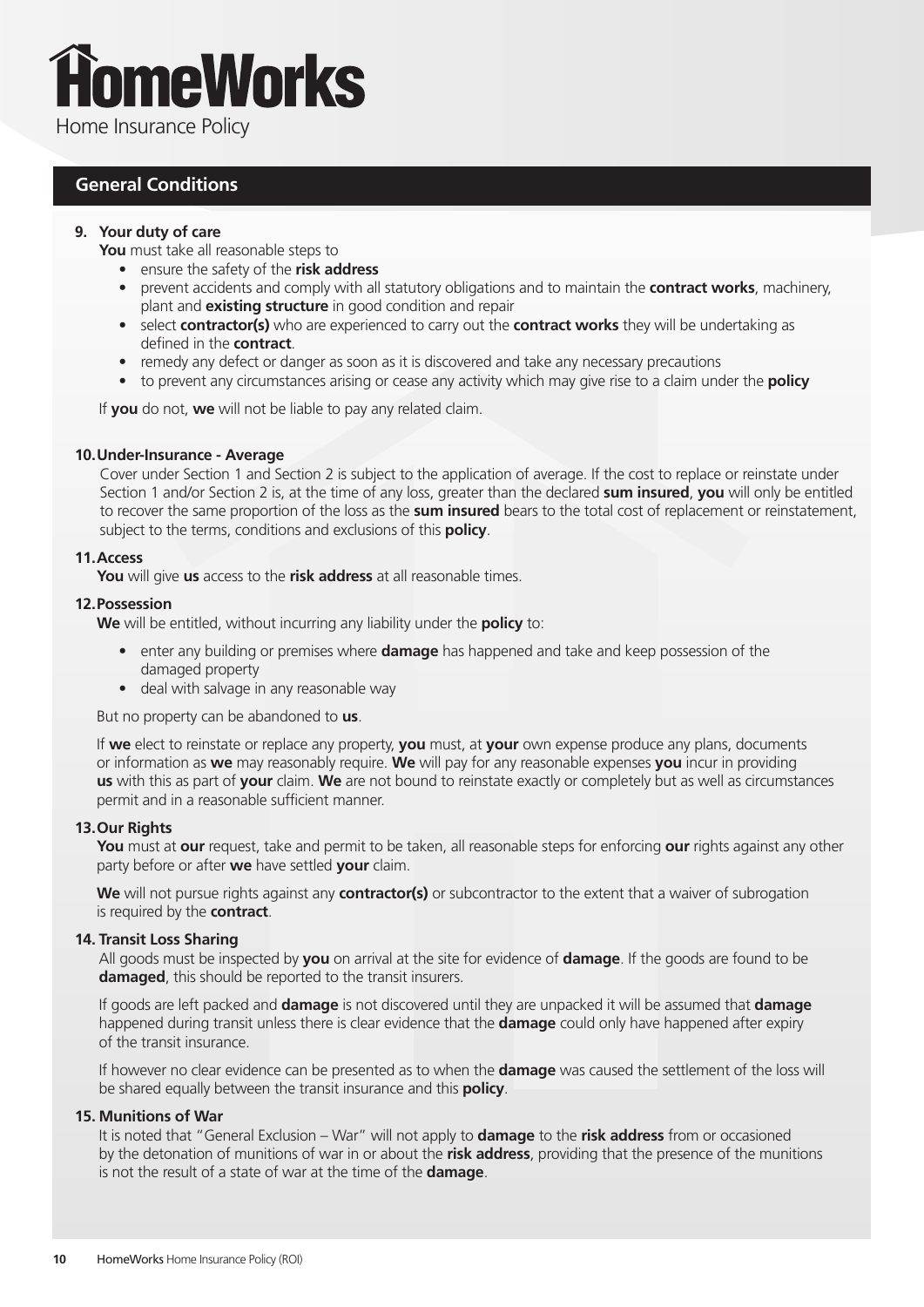### **General Conditions**

#### **16. Premium Adjustment**

If the premium under this **policy** has been calculated (wholly or partly) on estimates furnished by **you**, **you** must keep proper records containing all relevant information and **we** must be allowed to inspect them at all reasonable times. When the **contract** completes **you** must provide **us** with the final **contract** value, which **we** will use to calculate any premium adjustment due to **us**. **You** will then pay any additional premium (or **we** will refund premium as the case may be) within 14 days of **our** submitting **our** calculation thereof.

In providing the final **contract** value to **us you** must include:

- The value of any materials and equipment used in the **contract**
- Professional fees incurred in the design and construction of the **contract**
- Irrecoverable VAT
- **Free issue materials**

#### **17. Security**

**We** will refuse to pay a claim should **you** not ensure that the security protections declared to **us** are in full and effective operation whenever the **risk address** is left unattended.

#### **18. Stamp Duty**

Stamp Duty has been or will be paid to the revenue Commissioners in accordance with Section 5 of the Stamp Duties Consolidation Act 1999.

#### **19. Monies payable by us**

All monies which become payable by **us** under this **policy** shall, in accordance with Section 5 of the Insurance Act 1936 and Regulation 58 of the European Communities (Non-Life insurance) Framework Regulations 1994, be payable and paid in the Republic of Ireland.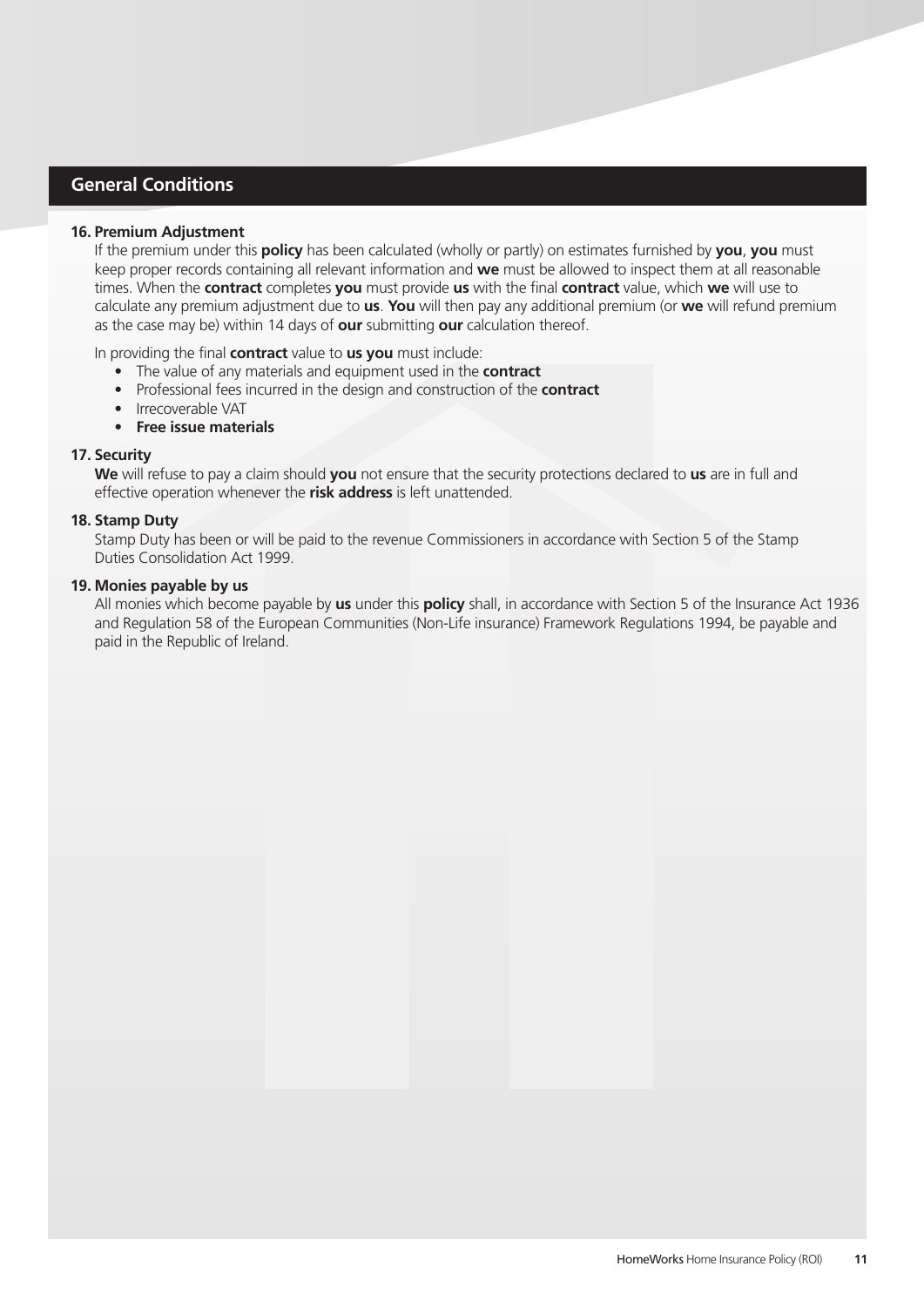Home Insurance Policy

# **Claims Conditions**

The following conditions apply in the event of a claim. Additional conditions are shown in the sections to which they apply.

#### **Your duty when you have a claim**

In the event of a claim or possible claim under this insurance **you** must:

- 1) notify **us** as soon as reasonably possible giving full details of what has happened
- 2) provide **us** with written details of what has happened within 30 (thirty) days and provide information **we** may reasonably require
- 3) immediately forward to **us**, unanswered, if a claim for liability is made against **you**, any written claim, writ, summons, notice of intended prosecution, pre action, protocol letter or other legal document you receive
- 4) inform the police as soon as reasonably possible following malicious acts, violent disorder, riots or civil commotion, theft, attempted theft or lost property
- 5) not admit liability or offer or agree to settle any claim without **our** written permission
- 6) **you** must provide **us** with reasonable evidence of value or age (or both) for all items involved in a claim
- 7) **you** must not abandon any property to **us** without **our** written permission

#### **How we deal with your claim**

**We** may take responsibility for conducting, defending or settling any claim in **your** name and take any action **we** consider necessary to enforce **your** rights or **our** rights under this insurance.

**We** will not pay any claim if any loss, **damage** or liability covered under this insurance is also covered wholly or in part under any other insurance except in respect of any excess beyond the amount which would have been covered under such other insurance had this insurance not been effected.

If **you**, or anyone acting on **your** behalf makes a claim knowing it to be false or fraudulent in amount or in any other respect, this insurance will be cancelled by **us** from the date of the fraudulent claim and all claims shall be forfeited.

The most **we** will pay is the relevant **sum insured**. If there is more than one of **you** the total amount **we** will pay will not exceed the amount **we** will be liable to pay any one of **you**.

Please also refer to the claims conditions shown on page 24 & 26 and also the claims procedure as provided in **your schedule**.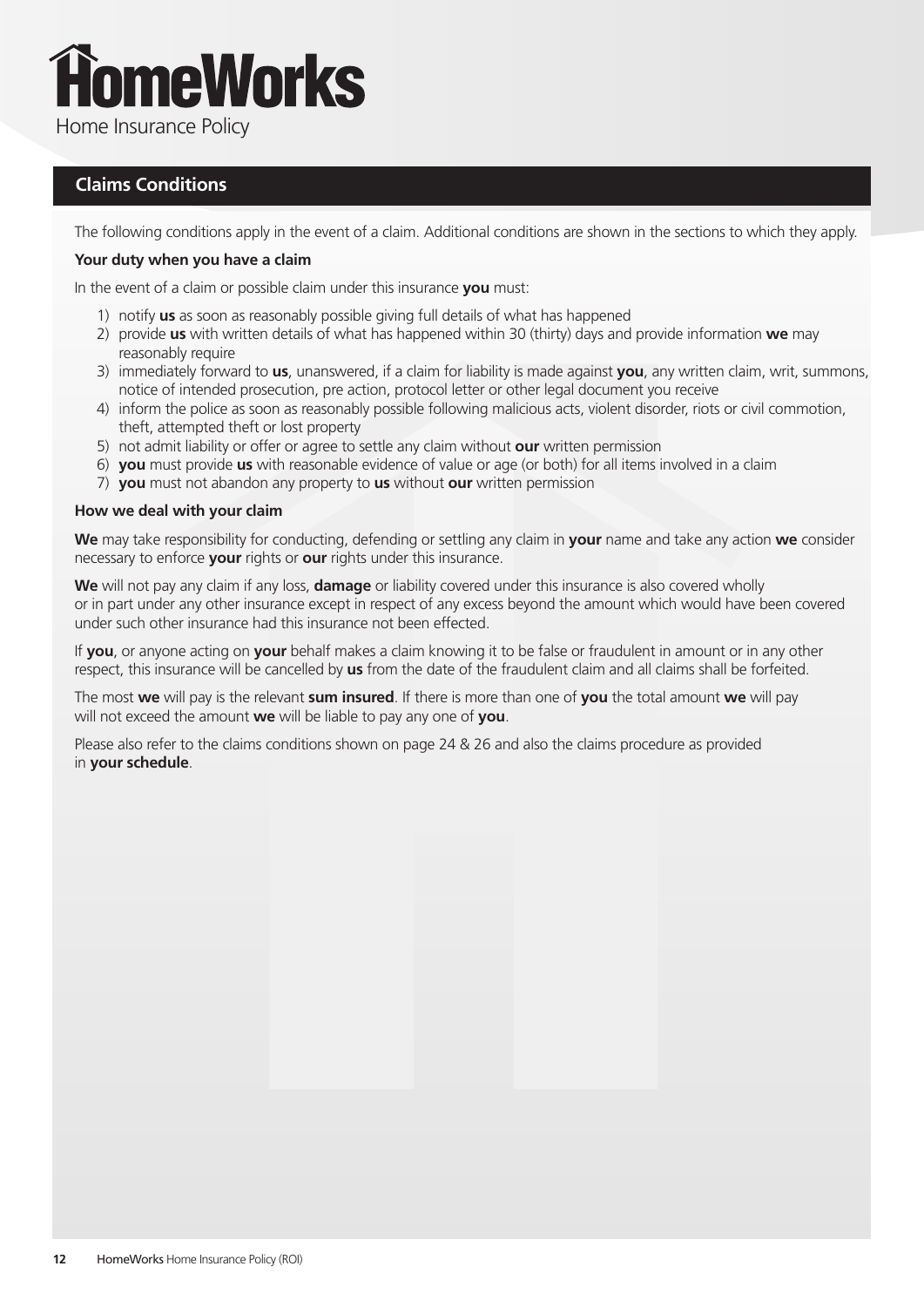#### **General Exclusions - Applicable to the whole of this Insurance**

The following exclusions apply to all sections of this **policy**. Additional exclusions are shown in the sections to which they apply.

**We** will not pay for any costs, expenses, **damage** or **bodily injury**:

#### **1. Indirect Loss or Damage**

That is not directly associated with the incident that caused **you** to claim unless expressly stated in this **policy**.

# **2. Pre Inception Damage**

Occurring before the **period of insurance** starts.

#### **3. Deliberate Acts**

Caused by deliberate acts by **you** or anyone employed by **you** or **your contractor(s)**. Unless such **damage** was caused to safeguard human life.

#### **4. Radioactive Contamination**

To any property whatsoever or any loss or expense resulting or arising therefrom or any losses following or any liability of whatsoever nature directly or indirectly caused by or contributed to by or arising from:

- a) ionising radiation from or contamination by radioactivity from any nuclear fuel or from any nuclear waste from the combustion of nuclear fuel,
- b) the radioactive, toxic, explosive or other hazardous or contaminating properties of any nuclear installation reactor or other nuclear assembly or nuclear component thereof
- c) any weapon or device employing atomic or nuclear fission and/or fusion or other like reaction or radioactive force or matter
- d) the radioactive toxic explosive or other hazardous or contaminating properties of any radioactive matter.

#### **5. Pressure Waves**

Directly or indirectly caused by, contributed to, or arising from pressure waves from aircraft and other aerial devices travelling at sonic or supersonic speeds.

#### **6. Computer Data and Date Recognition**

To any property arising from:

- a) **computer virus**, or other erasure or corruption of electronic data;
- b) the failure of any equipment to correctly recognise the date or change of date.

#### **7. War Exclusion**

Happening through or resulting from any acts of war, invasion, acts of foreign enemies, hostilities (whether war be declared or not), civil war, rebellion, revolution, insurrection, military or usurped power, or confiscation or nationalisation or requisition or destruction of or **damage** to property by or under the order of any government or public or local authority.

#### **8. Deception**

Caused by deception other than by any person using deception to gain entry to **your home**.

#### **9. Financial Loss**

Caused by loss of profit, business interruption or any economic loss of any kind.

#### **10.Other Insurance**

That but for the existence of this insurance would have been provided under contract, legislation, guarantee or other more specific insurance.

#### **11.Confiscation**

Caused by or resulting from the **risk address** being confiscated, taken, damaged or destroyed by or under the order of any government, public or local authority, or any emergency service.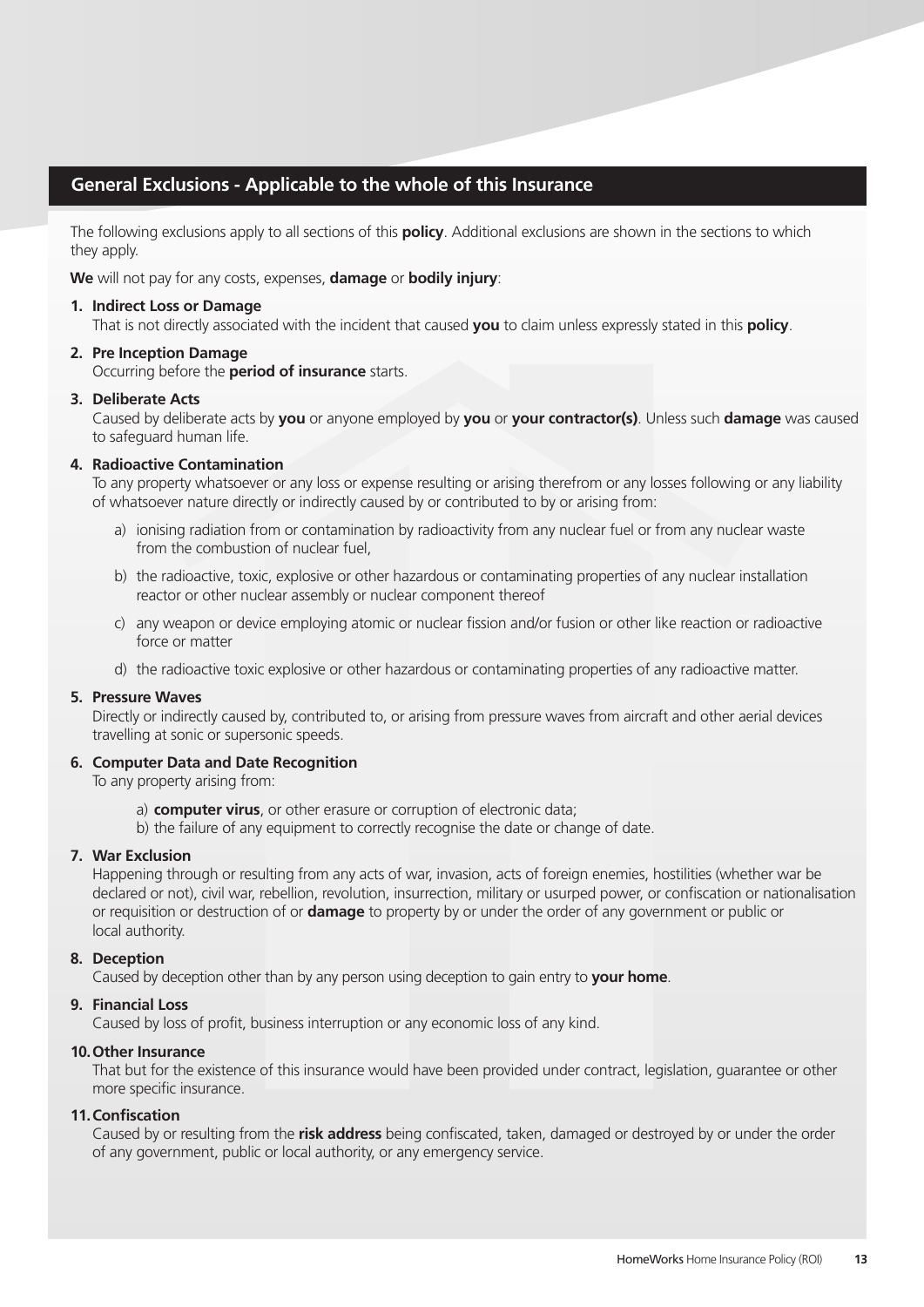Home Insurance Policy

# **General Exclusions - Applicable to the whole of this Insurance**

#### **12.Biological and Chemical Contamination**

Arising from biological or chemical contamination and caused by any **act of terrorism** regardless of any other cause or event contributing concurrently or in any other sequence to the loss.

This exclusion also excludes **damage**, cost or expense of whatsoever nature directly or indirectly caused by, resulting from, or in connection with any action taken in controlling, preventing or suppressing any **act of terrorism**.

If **we** allege that by reason of this exclusion any **damage**, cost or expense is not covered by this insurance the burden of proving the contrary will be **yours**.

In the event any portion of this exclusion is found to be invalid or unenforceable the remainder shall remain in force and effect.

#### **13.Contribution**

Other than **our** rateable proportion of any claim loss, damage or liability covered under this **policy** if that loss, damage or liability is covered wholly or in part under any other insurance.

#### **14.Cessation of Works**

Where **contract works** cease for 30 continuous days unless expressly agreed by **us** in writing.

Where the cessation of the **contract works** is solely due to the granting of statutory consent for the carrying on of the **contract works** by the appropriate enforcing authority, this period is increased to 60 continuous days.

#### **15. Defective Design, Plan, Specification, Materials or Workmanship**

To, and the cost necessary to replace, repair or rectify any part of the **risk address** which is in a defective condition due to a defect in design, plan, specification, materials or workmanship or **damage** caused in the replacement, repair or rectification of such.

This does not exclude **damage** to any part of the **risk address** that is free of the defective condition but is damaged as a consequence thereof.

For the purpose of this **policy** and not merely this exclusion, the **risk address** shall not be regarded as damaged solely by virtue of the existence of any defect in design plan specification materials or workmanship in the **risk address** or any part thereof.

#### **16. Excess**

That falls within the amount stated in **your schedule** as the **excess**. **We** will not pay for the amount stated in **your schedule** as the **excess**.

#### **17. Works below 5 Metres**

Resulting from any **contract works** being undertaken at an open trench depth of 5 metres (16 feet 4.85 inches) below the normal ground level surrounding the **home**, unless **we** have agreed and accepted such **contract works** before such **contract works** commence and **your schedule** specifically states that this exclusion no longer applies.

#### **18.Sanctions**

**We** shall not provide any benefit under this contract of insurance to the extent of providing cover, payment of any claim or the provision of any benefit where doing so would breach any sanctions prohibition or restriction imposed by law or regulation.

#### **19.Pyrite Action**

Caused by or resulting from the presence of pyrite or iron pyrite within the **existing structure** or used with the **contract works**.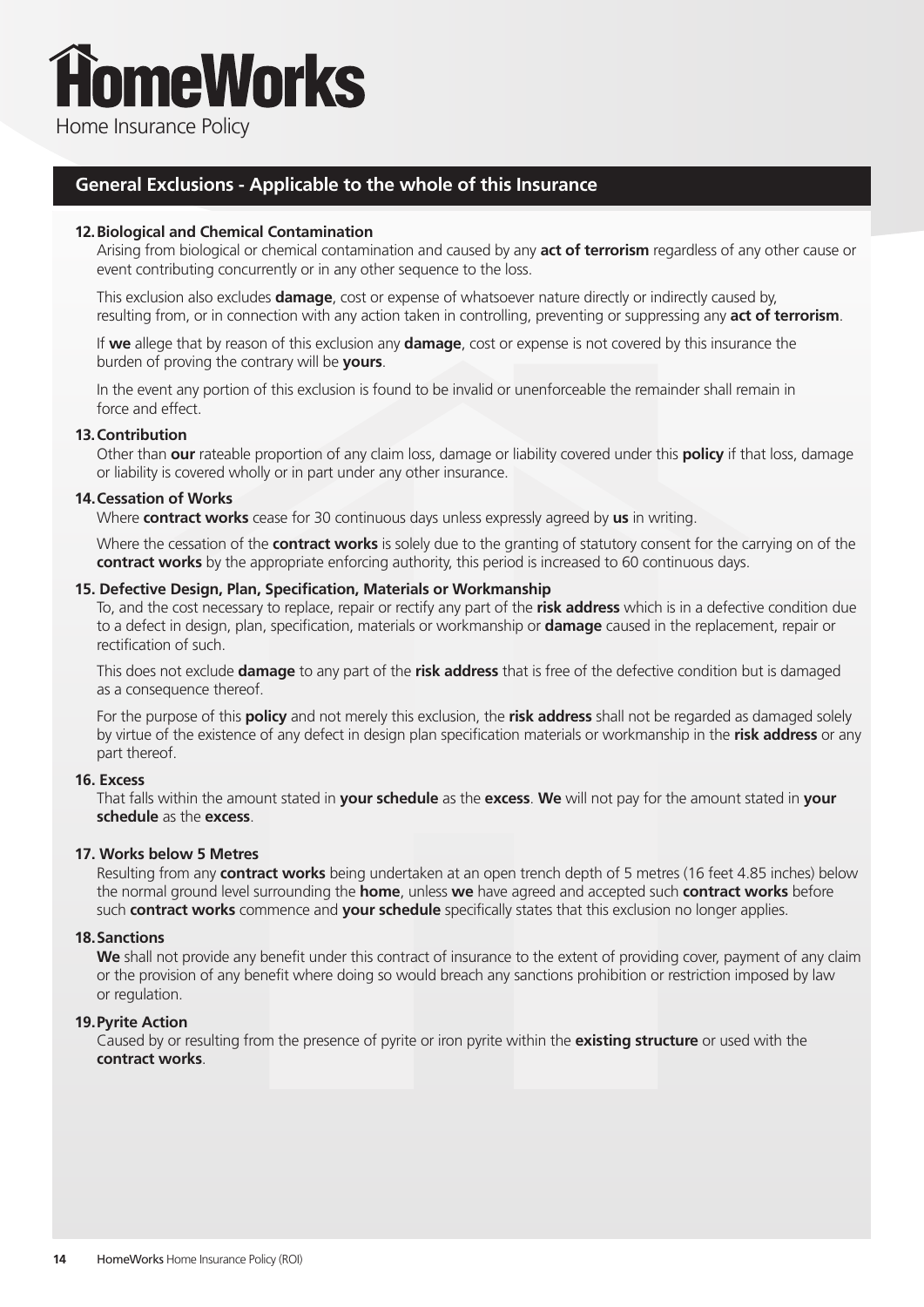### **Special Conditions which apply to You**

#### **1. Keeping your contractor(s) informed of Special Conditions that apply to them**

**You** must provide a copy of this **policy** and the Special Conditions that apply to **your contractor(s)** document to **your contractor(s)** and ensure that **you** and **your contractor(s)** discuss, understand and agree the terms and conditions of this **policy** that **you** and **your contractor(s)** are obligated to comply with.

If **you** or **your contractor(s)** do not comply with the special conditions stated in this insurance **we** will not pay any claim.

#### **2. Change of Period of Insurance**

**You** must notify **us** in writing before the expiry of the **period of insurance** if **you** require the **period of insurance** extending.

**We** reserve the right to amend the premium and terms following a request to change the **period of insurance**.

The **period of insurance** has only been extended when **you** receive written confirmation from **us**.

#### **3. Security**

Where **you** are responsible for the correct operation and functioning of the security protections at the **risk address, we** will refuse to pay a claim should **you** not ensure that the security protections (as declared to **us**) are in full and effective operation when **you**, **your** representative or **your contractor(s)** are not present at the **risk address**.

#### **4. Your Contractors Own Insurance**

It is **your** responsibility to ensure that all **contractor(s)** working at the **risk address** have the following insurance policies in place before the start date of this **policy**:

• Public Liability, with a sum insured no less than the total combined value of **your sum insured** for Section 1 and Section 2

**You** must record and retain details of such insurance policies, and make such available for **our** inspection upon **our** request.

#### **5. Property Management**

**You** must ensure that:

- all gas, water and electricity mains suppliers are disconnected if the **risk address** is **unoccupied** other than those required to operate any sprinkler system, fire alarm system or intruder alarm system.
- the **risk address** must be inspected thoroughly internally and externally at least once every 7 days by either **you** or **your** representative to check the premises thoroughly and to carry out any work necessary to prevent **damage** and maintain the security arrangements. A record of all inspections must be kept and made available to **us** on request.
- all outside doors at the **risk address** are kept securely locked to prevent unauthorised entry when **you** or **your** representative or **your contractor(s)** are not present at the **risk address**.
- all windows firmly secured at all times when **you** or **your** representative or **your contractor(s)** are not present at the **risk address**.
- any alarm system is put into operation when **you** or **your** representative or **your contractor(s)** are not present at the **risk address**.
- any accumulations of combustible materials introduced to the **risk address** as part of the **contract** be adequately protected against sources of ignition and heat.
- Any accumulations of waste from any **contract works** are to be removed from the **existing structure** at the end of each working day and deposited in skips. Such skips are to be situated at least 5 metres (16 feet 4.85 inches) from any **existing structure** and removed at least weekly from the **risk address**.

#### **6. Structural Work**

All structural work undertaken as part of the **contract works** must be designed and planned by a fully qualified structural engineer and carried out in line with the current building regulation with the local authority building control services overseeing the work as they deem necessary.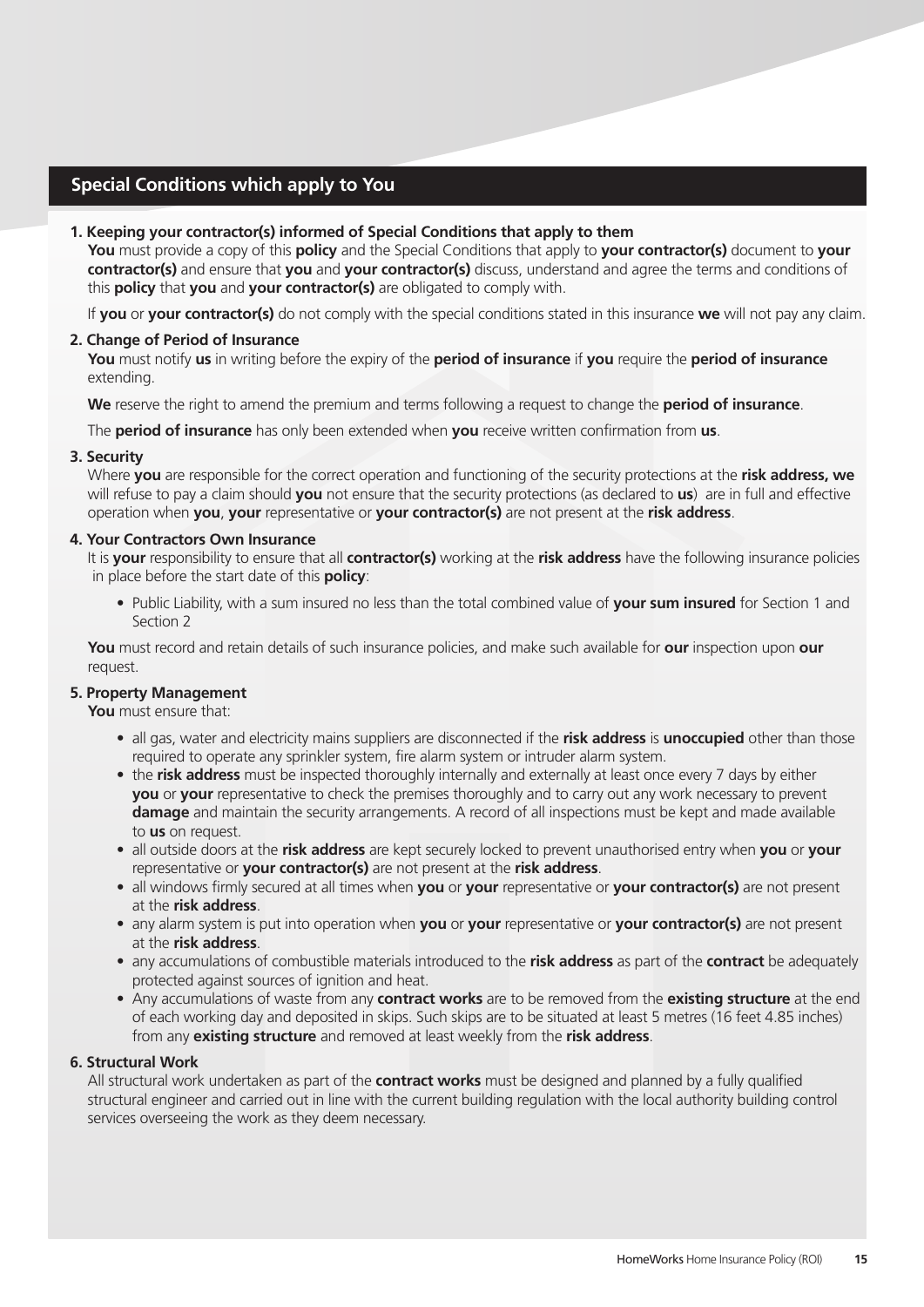Home Insurance Policy

# **Special Conditions which apply to Your Contractor(s)**

#### **1. Heat application condition**

The following special condition applies whenever there is application of heat involving a naked flame, an open heat source, operations producing sparks or a hot air stripper at the **risk address**.

a) all combustible material is removed a safe distance from the area the work is being carried out. A safe distance must be at least fifteen metres when welding or cutting is taking place.

Where such clearance is impracticable, combustible material must be covered by blankets or screens which are both non-combustible and which prevent the transfer of heat into surrounding items or structures. Combustible parts of the **risk address** must be protected in the same way.

- b) at least one water (with a capacity of more than 8.2 litres) dry powder (with a weight of more than1.2 kilograms) or other fire extinguisher of an equivalent rating or a type suitable for the combustible material and the **risk address** is kept immediately adjacent to the area of work in full working order and available for immediate use.
- c) equipment is lit for as short a time as possible before use and extinguished immediately after use.
- d) equipment which is lit or switched on is not left unattended.
- e) on every occasion that work with heat occurs, one hour after work has finished, a thorough examination for any sign of combustion must be made, in and around the work area with the appropriate findings recorded and signed off by an independent party. A hot works permit system is recommended for this purpose.

#### **2. Asphalt, bitumen and tar heaters condition**

**Your contractor(s)** must ensure that:

- a) all heating of asphalt, bitumen, tar or pitch is carried out in a suitable vessel, at least 5 metres (16 feet 4.85 inches) from any **existing structure** and at ground level, using bottled gas.
- b) the vessel is attended at all times whilst the source of heat is lit and whilst in use.
- c) a suitably sized spill tray is used which can hold the entire contents of the vessel, which is both non-combustible and which prevents the transfer of heat into surrounding items or structures.

#### **3. Security**

Where **your contractor(s)** are made responsible for the correct operation and function of the security protections at the **risk address**, **we** will refuse to pay a claim should **your contractor(s)** not ensure that the security protections (as declared to **us**) are in full and effective operation when **you**, **your** representative or **your contractor(s)** are not present at the **risk address**.

### **4. Safety Health and Welfare at Work (Construction) Regulations 2006-2012 in Ireland**

This special condition applies where the original contract price exceeds  $\in$  3,000,000.

Your contractor(s) undertake to comply with Part 4 General Safety Provisions Section 45 (Fire Detection and Fire Fighting) of S.I. No. 504 of 2006 Safety and Welfare at Work (Construction) Regulations 2006-2012 in Ireland or any subsequent amendment thereto or revised edition thereof current at the commencement of the **contract** (as specified in the **policy**) hereinafter referred to as the Safety Health and Welfare at Work (Construction) Regulations 2006-2012.

**Our** appointed representative shall have the right at all reasonable times to enter and inspect the **risk address** for the purpose of checking whether the conditions thereon in all respects comply with the Safety Health and Welfare at Work (Construction) Regulations 2006-2012.

In the event that **we** become aware of a breach of the Safety Health and Welfare at Work (Construction) Regulations 2006-2012 **we** may inform the construction site management of the nature of the breach specifying the remedial measures **we** require and the period within which these must be completed.

Where **we** consider such a breach is of sufficient importance **we** may confirm the same by notice in writing to **you**.

Under the terms of this or any subsequent notice **we** may suspend or cancel all cover under this **policy** from the date named in the notice not being a date earlier than the date named for completion of remedial measures it being understood that upon suspension such cover will be reinstated when **we** are satisfied that the remedial measures have been completed such notice shall be given by registered post, recorded delivery, facsimile transmission or by hand.

This endorsement shall not by itself be considered a condition precedent to **our** liability, but its inclusion shall not prejudice, waive or remove **our** rights under the terms of any other **policy** exclusions, conditions or special conditions.

This special condition does not apply to any public liability insurance provided by the **policy**.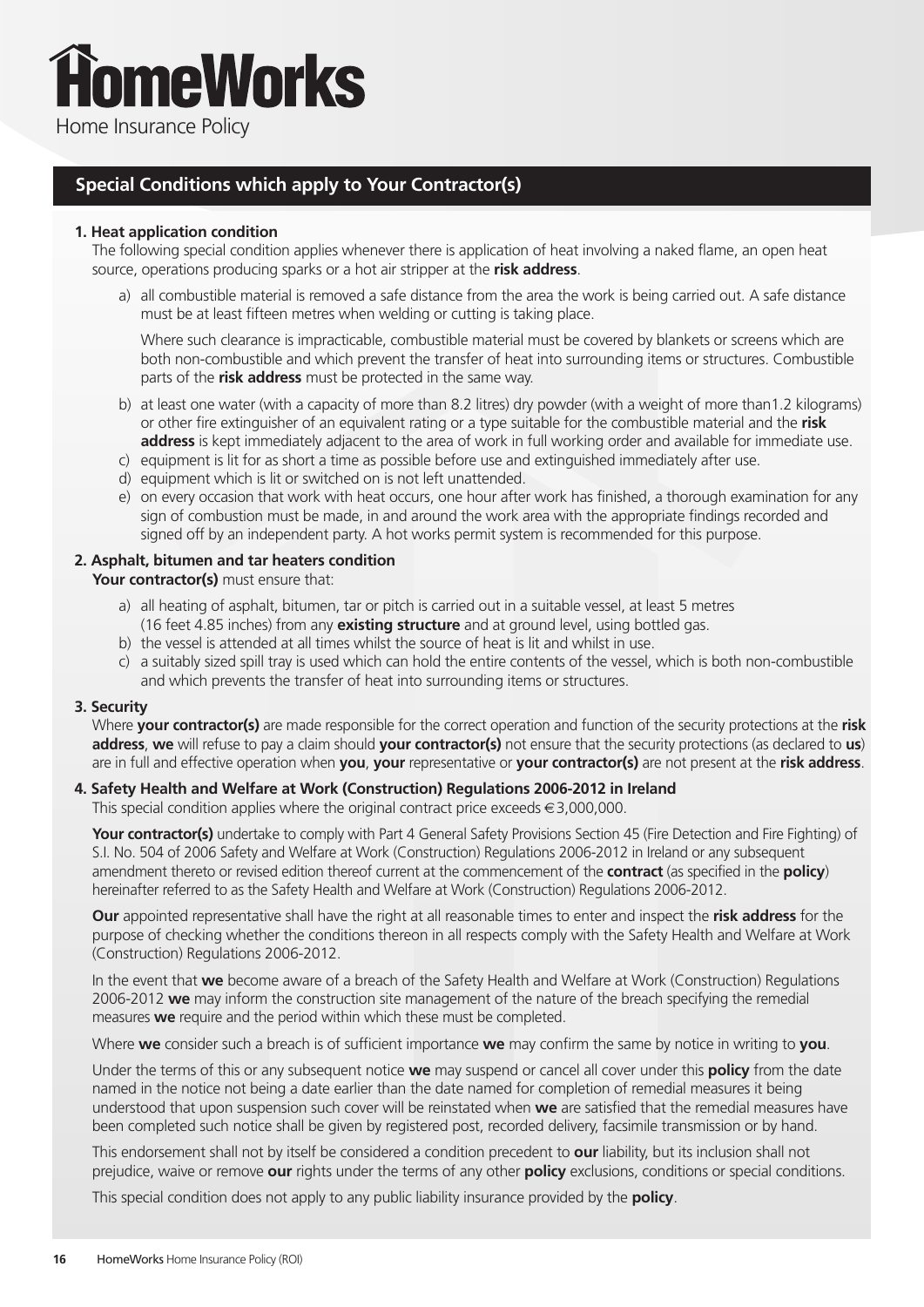### **Special Conditions which apply to Your Contractor(s)**

**5. Quality Control of New Water Supply Systems (And/Or The Alteration of Existing Water Supply Systems)** This condition applies to all sections of this **policy** and is precedent to **our** liability.

It is a condition that if the **contract works** involve the installation of a new water supply system or the alteration of any existing water supply system, including the replacement, repair or maintenance of any apparatus within the system, then the **contractor(s)** must:

a) Pressure test all pipe work and apparatus forming part of, or attached to, the **contract works** in accordance with the manufacturers guidelines.

Unless otherwise instructed by the manufacturer's guidelines, the pressure test should be subject to an initial air test followed by sectional hydraulic testing at a minimum of 1.5 times the working pressure for a minimum duration of two hours.

Following successful sectional pressure testing, full system pressure testing at the **risk address** should be carried out inclusive of all apparatus forming part of that system, in line with manufacturer's guidelines. A minimum test period of eight hours is required.

The results of each sectional and full system test should be recorded and retained.

The pressure tests should not be conducted when the **risk address** is unattended by personnel familiar with the system and competent to attend to any escape of water.

Following successful pressure tests, appropriate test certification should be issued and retained.

Copies of each test and any issued certification should also be made available to **us** if requested.

b) Visually inspect all joints for a period of not less than two weeks after commissioning / charging the system.

In areas where no visual examination is possible, the **contractor(s)** must employ alternate detection or examination methods at appropriate strategic points on the water supply system.

The results of each inspection should be recorded and retained for inspection by **us** if requested.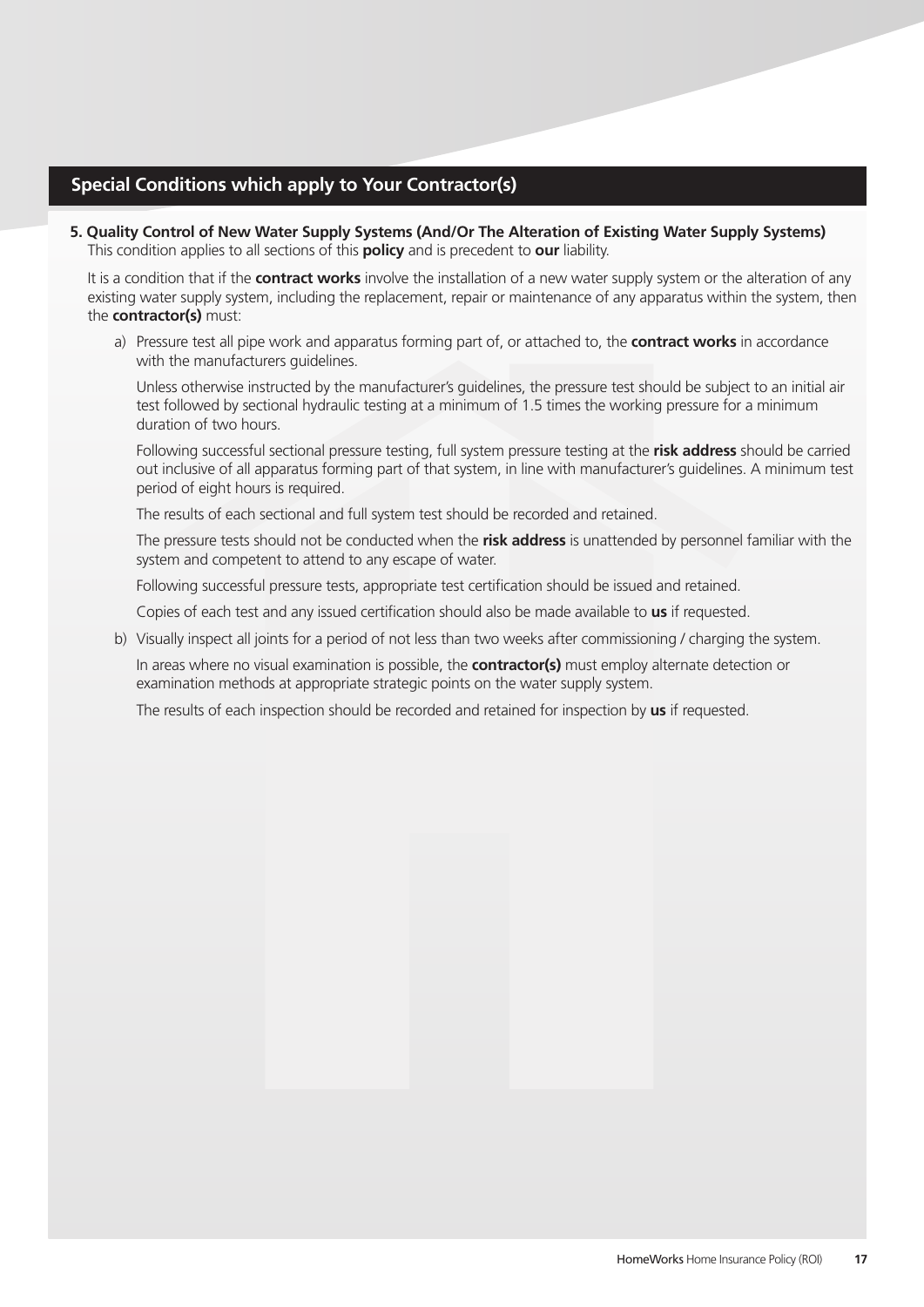Home Insurance Policy

# **Section 1 – Your Property - Cover**

This section applies only if **your schedule** shows that it is included.

#### **Standard Cover**

**We** will pay **you** up to the **sum insured** less the **excess** shown in **your schedule** for **damage** to the **risk address** during the **period of insurance** to ensure **you** are returned to the same financial position as **you** were in immediately before such damage occurred subject always to the terms, conditions and exclusions of this **policy**.

#### **Special Extensions**

**What is covered**

#### **1 - Architects, Surveyors, Engineers Fees and Costs**

**We** will pay **you** an additional 15% of the total **sum insured** in respect of architects, surveyors, consulting engineers, legal and other fees required to reinstate or replace the **risk address,** provided that **we** have approved the appointment of such persons.

#### **2 - Debris Clearance Fees and Costs**

**We** will pay **you** an additional 15% of the total **sum insured** in respect of clearing debris from the **site** and making the **site** and **risk address** safe (to the extent it was made unsafe by the insured **damage**).

**3 - Government or Local Authority Fees and Costs We** will pay **you** an additional 15% of the total **sum insured** in respect of complying with government or local authority requirements when repairing or reinstating insured **damage** to the **risk address** including repairing or reinstating any insured **damage** that does not comply with current government and local authority regulations as long as the **risk address** did comply with such regulations that were in force at the time the **risk address** was originally built.

**4 - Automatic Increase for Existing Structure We** will pay **you** up to 110% of the **sum insured** for the **existing structure** if, in the event of a loss, the rebuilding value exceeds the **sum insured** and it can be proven that

the **sum insured** was correct at inception of the **policy** provided that **you** pay an additional premium for that extension at that time.

**5 - Automatic Increase for Contract Works**

**We** will pay **you** up to 125% of the **sum insured** for **contract works** if during the **period of insurance** the contract price is increased above the original **sum insured** for **contract works** set at inception of the **policy**, provided **you** pay an additional premium as **we** advise at that time.

#### **What is not covered**

- a) Fees and costs that are not the direct consequence of the insured **damage**
- b) Fees and costs relating to undamaged parts of the **risk address**
- c) Fees and costs incurred in preparing **your** claim
- d) Costs for any requirements notified to **you** before the **damage** occurred
- a) Fees and costs that are not the direct consequence of the insured **damage**
- b) Fees and costs relating to undamaged parts of the **risk address**
- c) Fees and costs incurred in preparing **your** claim
- d) Costs for any requirements notified to **you** before the **damage** occurred
- a) Fees and costs that are not the direct consequence of the insured **damage**
- b) Fees and costs relating to undamaged parts of the **risk address**
- c) Fees and costs incurred in preparing **your** claim
- d) Costs for any requirements notified to **you** before the **damage** occurred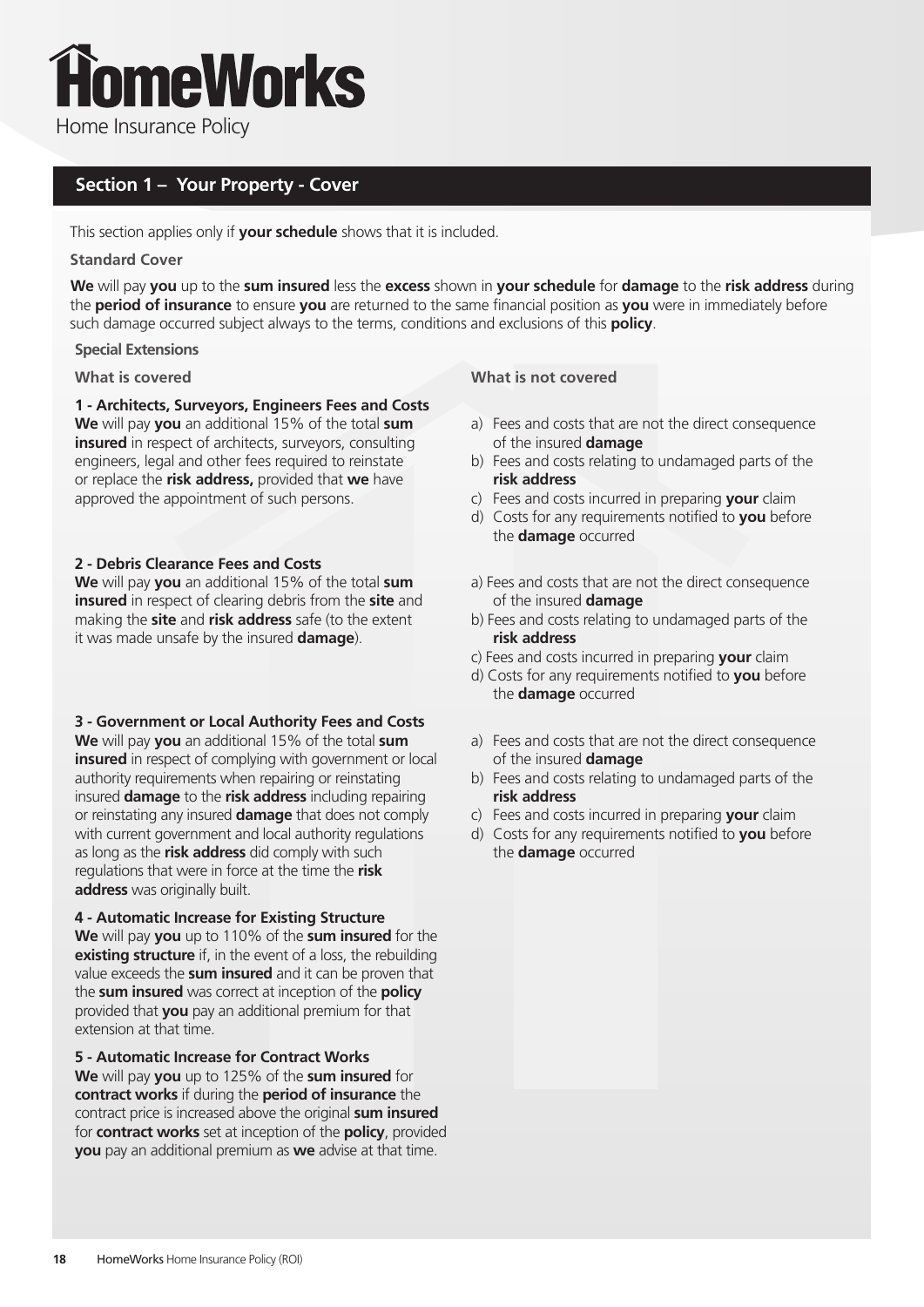#### **Section 1 – Your Property - Cover**

#### **What is covered**

**6 - Alternative Accommodation and Loss of Rent** In the event of **damage** to the **risk address** rendering the **existing structure** uninhabitable **we** will pay the following, to the extent that they are a direct consequence of that **damage**.

Additional costs incurred by **you** for alternative accommodation substantially the same as the insured accommodation.

Loss of rent due to **you** under a rental or lease agreement which **you** are unable to recover.

The maximum amount that **we** will pay under this extension is €100,000, or 20% of the **sum insured** for the **existing structure**, whichever is less.

Amounts paid under this special extension are additional to the **sum insured** for the **existing structure**.

### **7 - Automatic Reinstatement following a Claim**

In return for an additional premium, to be calculated at a rate to be determined at **our** discretion, the amount **we** will pay for the **risk address** will not be reduced by the amount of any claim.

#### **8 - Expediting Expenses**

**We** will pay for expenses reasonably incurred by **you** with **our** consent for overtime rates of wages and the cost of special delivery to avoid delay in completion of the **contract works** caused as a direct consequence of insured **damage**.

The maximum **we** will pay under this extension is 25% of the final agreed claim before the deduction of the **excess** and will be considered as being included within the **sums insured** for **contract works**.

#### **9 - Free Issue Materials**

**We** will include **damage** to **free issue materials** as long as **you** declare to **us** the value of such **free issue materials** during the **period of insurance** and their value has been included within the total **sum insured** for **contract works**.

#### **10 - Joint Insureds**

If this **policy** has been issued in the joint names of **you** and **your contractor(s)** it protects the separate interests of each party only to the extent required by the **contract** terms and conditions. **Your contractor(s)** are then separately but similarly bound by the terms, exclusions and conditions of this **policy** in the same way as **you**.

#### **What is not covered**

**We** will not pay any costs

- a) Recoverable elsewhere
- b) Incurred before **you** obtained **our** consent unless immediate action was required for safety reasons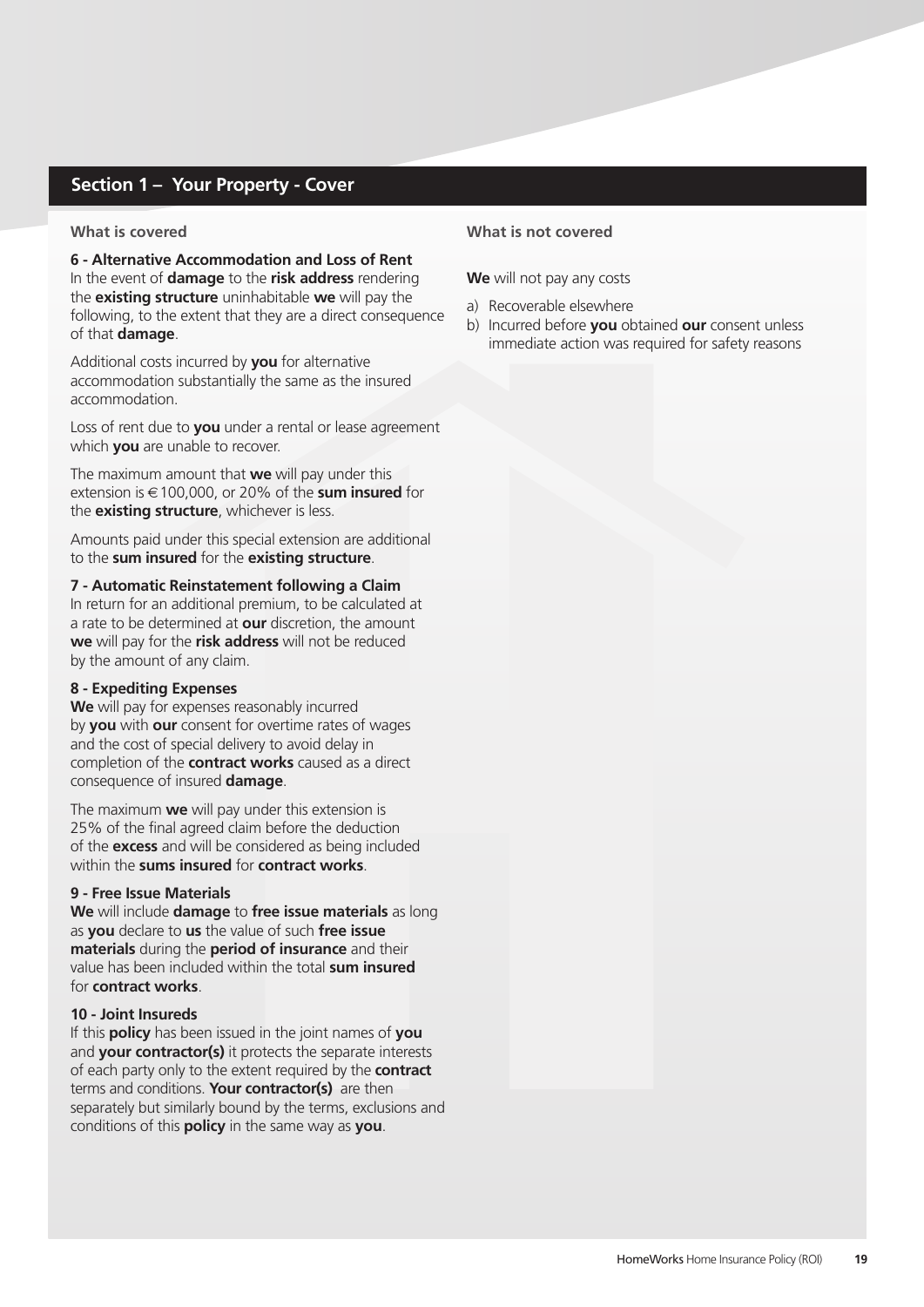Home Insurance Policy

# **Section 1 – Your Property - Cover**

#### **What is covered**

#### **11 - Other Interests**

**We** will note the interest of any financial institution or other party with respect to this section of the **policy** as requested by **you** or **your contractor(s)** as soon as a request has been received.

#### **12 - Plans and Specifications**

**Damage** to plans or specifications of the **contract works** owned solely by **you** or for which **you** are legally responsible provided that:

- the cost of rewriting or redrawing plans or specifications is needed in order to complete the **contract works**
- the maximum **we** will pay under this extension is 10% of the **sum insured** for **contract works** or €50,000 whichever is the lower and will be considered as being included within the **sum insured** for **contract works**.

#### **13 - Pollution Clean-up Costs**

**We** will pay the clean-up costs of **your** land or property damaged by any kind of pollution or contamination occurring at the **risk address** provided that the pollution is a sudden, identified, unexpected and unforeseen accident which happens in its entirety at a specific moment of time during the **period of insurance** and a properly authorised body deems it necessary for clean-up action to be taken and paid for by **you**.

The maximum amount payable by **us** under this extension is  $€100,000$  and will be considered as being included within the **sum insured** for the **existing structure**.

#### **14 - Storage**

The definition of **contract works** includes materials not otherwise insured whilst contained within the **contractor(s)** main or permanent storage or workshop areas or at the premises of the suppliers or manufacturers but only within the **territorial limits** and only in respect of materials purchased or manufactured for the **contract works** whilst being temporarily stored pending and during transfer to the **risk address**.

**Our** liability shall not exceed 15% of the **sum insured** for **contract works** or €25,000 whichever is the lesser.

**What is not covered**

**Damage**, costs or expenses in connection with any kind or description of seepage and/or pollution and/or contamination direct or indirect, arising from any cause whatsoever other than as specifically described.

Pollution or contamination discovered 6 months after the expiry of the **period of insurance**.

**Damage** to property in transit:

- 1. By sea other than recognised "roll-on roll-off" vehicle ferries provided no unloading or reloading of the vehicle is involved.
- 2. Which at the time of the happening of **damage** is insured by or would but for the existence of this **policy** be insured by any marine policy or policies.
- 3. Caused by theft or attempted theft arising from a vehicle owned by **you** or under **your** control if it is left unattended unless:
	- a) All doors and windows and other openings were adequately fastened and any immobiliser and any alarm were correctly set and the keys were removed
	- b) After the last business transit of the day until collected by the driver for the next business transit the vehicle is housed in a securely locked building of substantial construction or a compound which has secure walls and/or fences and securely locked gates.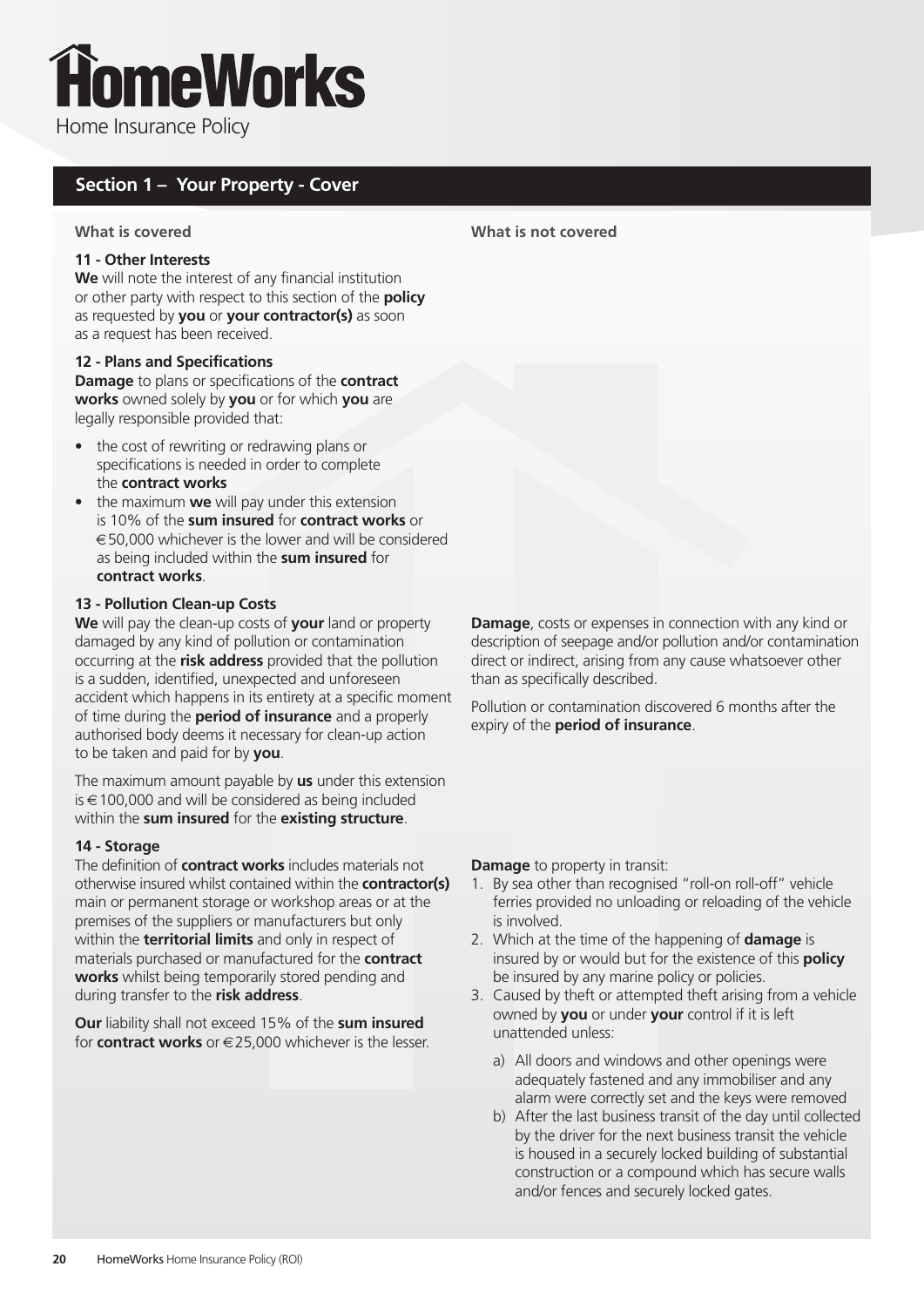#### **Section 1 – Your Property - Cover**

**What is covered**

**What is not covered**

#### **15 - Rectification Period**

This special extension applies:

- when the issue of the certificate of completion or taking over certificate has occurred or when the **risk address** has been taken back into full use by **you**
- when the **contract** requires insurance for **damage** to the **risk address** arising during any rectification, maintenance or defects liability period to be provided by **you**

**We** will insure **you** against any **damage** to the **risk address** arising during any rectification, maintenance or defects liability period stipulated within the **contract**, even if this period falls outside of the **period of insurance**, for **damage**:

- a) arising from any defect in the **contract works** originating after inception of this **policy** and prior to the commencement of the stipulated rectification, maintenance or defects liability period.
- b) caused by **your contractor(s)** in the course of any operations they carry out at the **site** for the purpose of remedying any defects in the **contract works** or otherwise fulfilling their obligations under the terms of the **contract**.

Provided that any cover provided by this special extension:

- i. shall not exceed a maximum of twelve (12) months in duration from the date of issue of the completion certificate or taking over certificate or when the **risk address** has been taken back into full use by **you** whichever is the earlier.
- ii. applies only to the extent that **your contractor(s)** are responsible under the terms of the **contract**.
- iii. **our** liability shall not be increased beyond the amount payable as the **sum insured** specified in **your schedule**.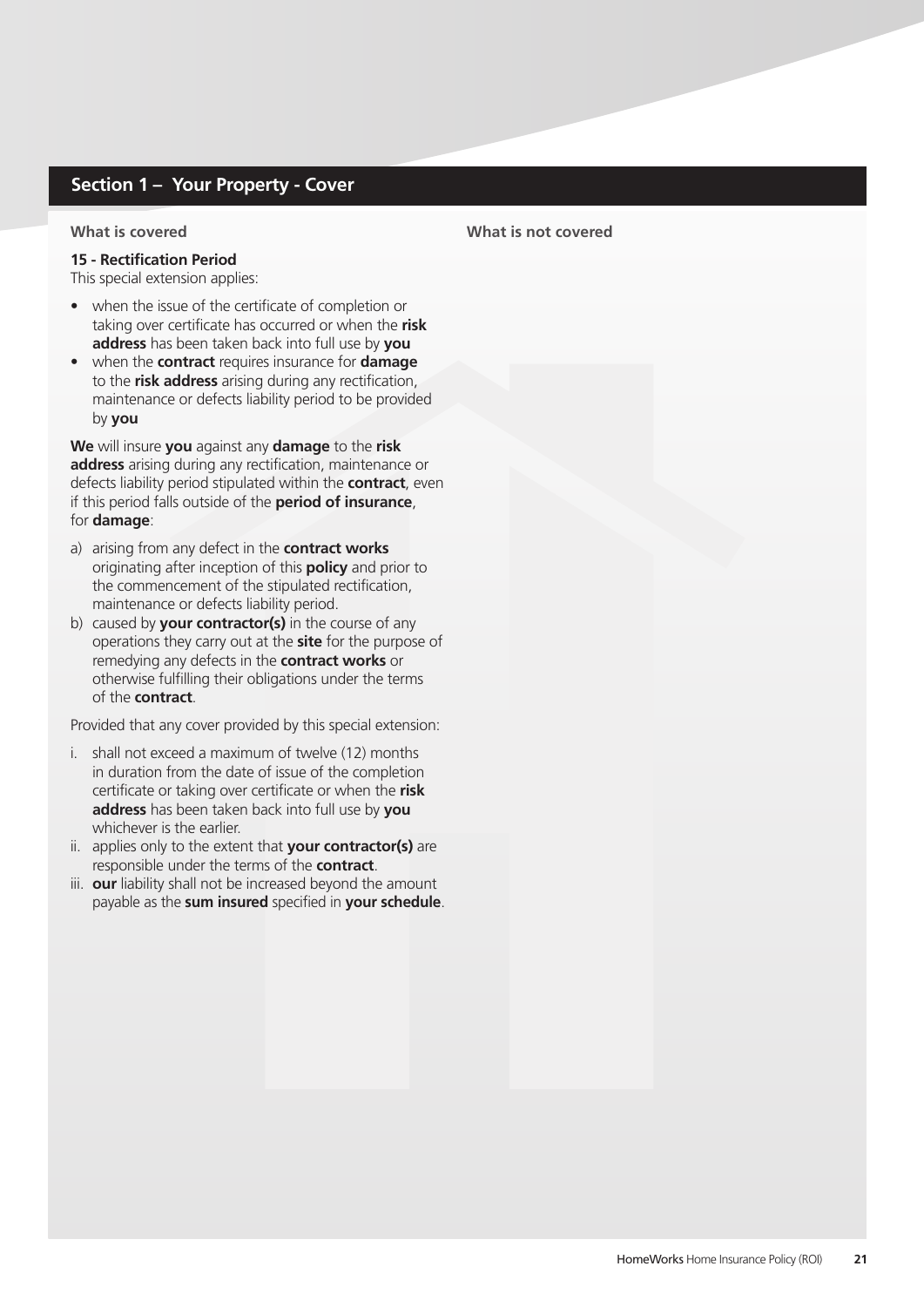

Home Insurance Policy

## **Section 1 – Your Property - Cover**

#### **What is covered**

#### **16 - Avoidance of Impending Damage**

**We** will pay costs incurred by **you** in taking reasonable but exceptional measures to avoid or reduce impending **damage** which would have resulted in a claim under this **policy**.

Provided that:

- a) the impending **damage** did not arise from any defect in the insured property
- b) the impending **damage** did not arise from a reasonably foreseeable cause
- c) the **damage** would have been the natural outcome to be expected in the absence of the measures taken
- d) **we** are satisfied that **damage** which would have been insured under this **policy** has been avoided or reduced as a result of the measures **you** have taken.

The amount payable will be considered as being included within the **sum insured** for the Section 1.

#### **17 - Breakdown**

**We** will pay for the cost of electrical or mechanical breakdown or derangement to any new and unused apparatus, machinery or equipment forming part of the **contract works** occurring during the period:

- a) seven (7) days from the commencement of testing or commissioning of an individual item, and
- b) up to one (1) calendar month from the commencement of overall testing and commissioning at the **risk address**.

#### **18 - Offsite Storage**

**We** will pay for the cost of **damage** to materials and goods allocated for inclusion within the **contract works** whilst in store at any location within the Republic of Ireland other than the **risk address** provided:

- **you** and **your contractor(s)** are responsible for the **damage** under the **contract**
- the material and goods are / were ready for delivery to the **site**.

Unless **we** have given **our** prior consent **we** will not pay for **damage**

- a) to materials and goods held in storage for any period exceeding one month or
- b) where the total value of materials and goods in storage exceeds €250,000.

### **What is not covered**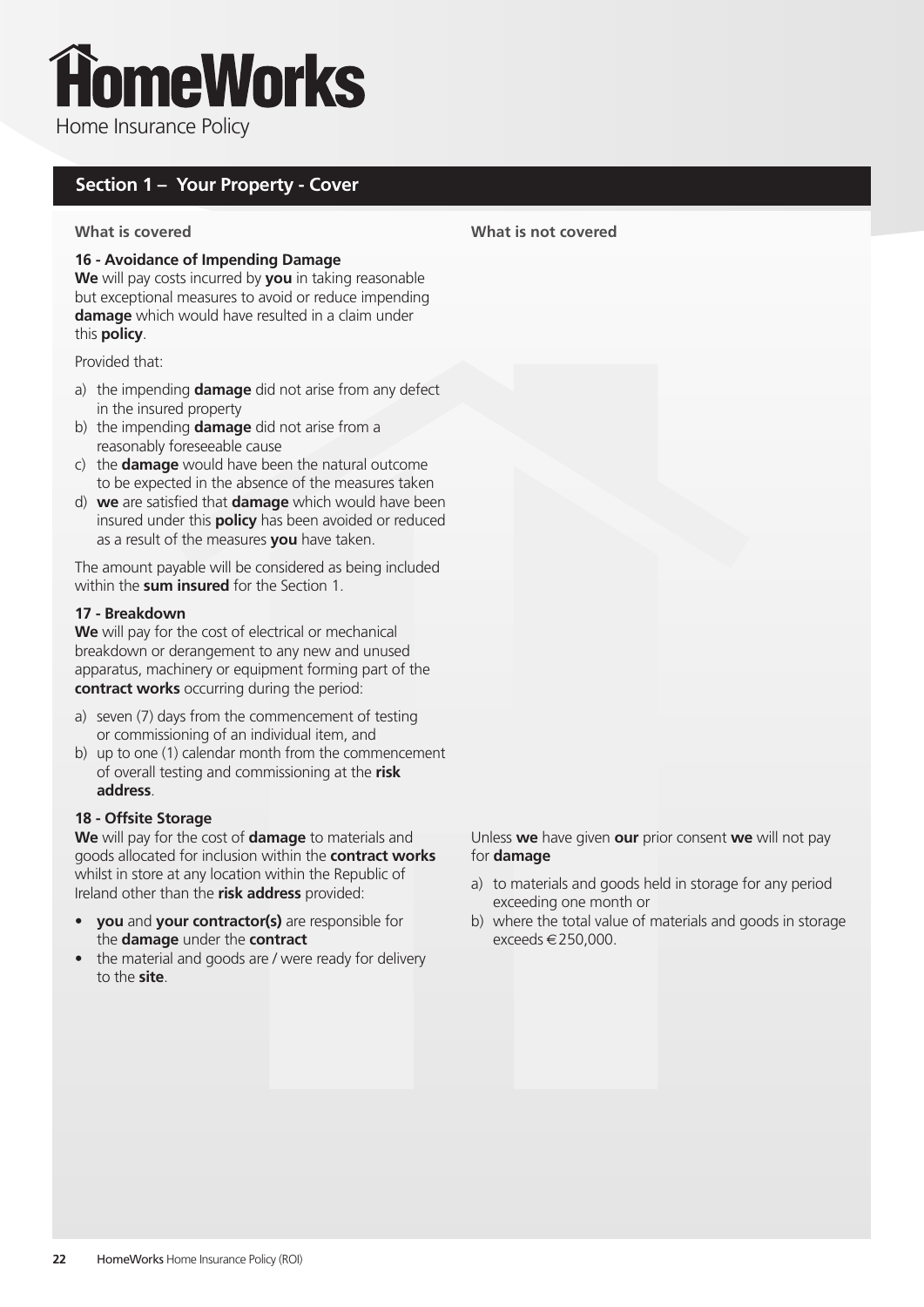### **Section 1 - Your Property - Exclusions**

The following section specific exclusions apply in addition to the General Exclusions.

#### **What is not covered**

- 1. **Damage** to the **risk address** (or any part thereof)
	- a) in respect of which a certificate of completion or taking over certificate has been issued by **your contractor(s)**
	- b) which has been completed and handed over to **you**

However where completed aspects are handed over to **you** during the **period of insurance** this exclusion shall not apply if the **existing structure** is insured under this insurance and where other phases of the **contract works** remain incomplete.

In that event:

- a) The **contract works sum insured** shall automatically be reduced by the amount of the **contract works** completed and handed over to **you**.
- b) The **existing structure sum insured** shall automatically be increased by the amount of **contract works** completed and handed over to **you**.

This process will continue until all of the **contract works** are completed and the **existing structure** is fully restored to the control of **you** or where alternative insurance has been arranged, whichever occurs first. **We** will only insure **you** up to the aggregate of the **existing structure sum insured** and the **contract works sum insured** as stated in the **schedule** and subject otherwise to the terms of this insurance.

In no event will cover continue beyond expiry of the **period of insurance**.

- 2. **Damage** occurring beyond 30 days after the **contractor(s)** has substantially ceased the **contract works** at the **risk address** (other than for normal stoppages at the end of the day at weekends or holidays) unless **you** have given **us** prior notice in writing with the details of **contract works** completed and outstanding, **you** have received **our** agreement to continue this insurance and **you** have agreed to accept any terms imposed by **us**.
- 3. **We** will not pay more than €5,000 unless a higher amount is shown in **your schedule** for any one loss in respect of loose contract materials unless such materials are kept within a building of **standard construction**.

Furthermore:

- a) **We** will not pay **your** claim if the security **you** have advised to **us** and that **we** have agreed is not in operation at the time of any loss.
- b) **We** will not pay **your** claim if the building is not wind or weatherproof.
- 4. **Damage** caused by storm, tempest, flood or weight of snow unless the person(s) responsible for securing the **site** have taken reasonable steps to make the **risk address** weatherproof.
- 5. **Damage** by **subsidence** or **heave** of the site on which the **risk address** stands or **landslip**:
	- a) to swimming pools, hot tubs, tennis courts, service tanks, central heating oil tanks, ground source heating pumps, terraces, paths, drives, walls, fences, gates and hedges unless the **risk addres**s is damaged by the same cause and at the same time
	- b) caused by or arising from impact and infill
	- c) caused by or arising from **settlement**
	- d) caused by or arising from riverbank or coastal erosion
	- e) caused by or arising from any movement of solid floor slabs, unless the foundations beneath the exterior walls of **your home** are damaged by the same cause and at the same time.
- 6. Any lost opportunity or loss of profit, income or goodwill of any kind or description not specifically insured.
- 7. **Damage** to property forming or which has formed part of any structure prior to the commencement of the **contract works** unless specifically insured under this **policy**.
- 8. Loss of property either by disappearance or by shortage if the loss is only revealed when an inventory is made or is not traceable to an identifiable event.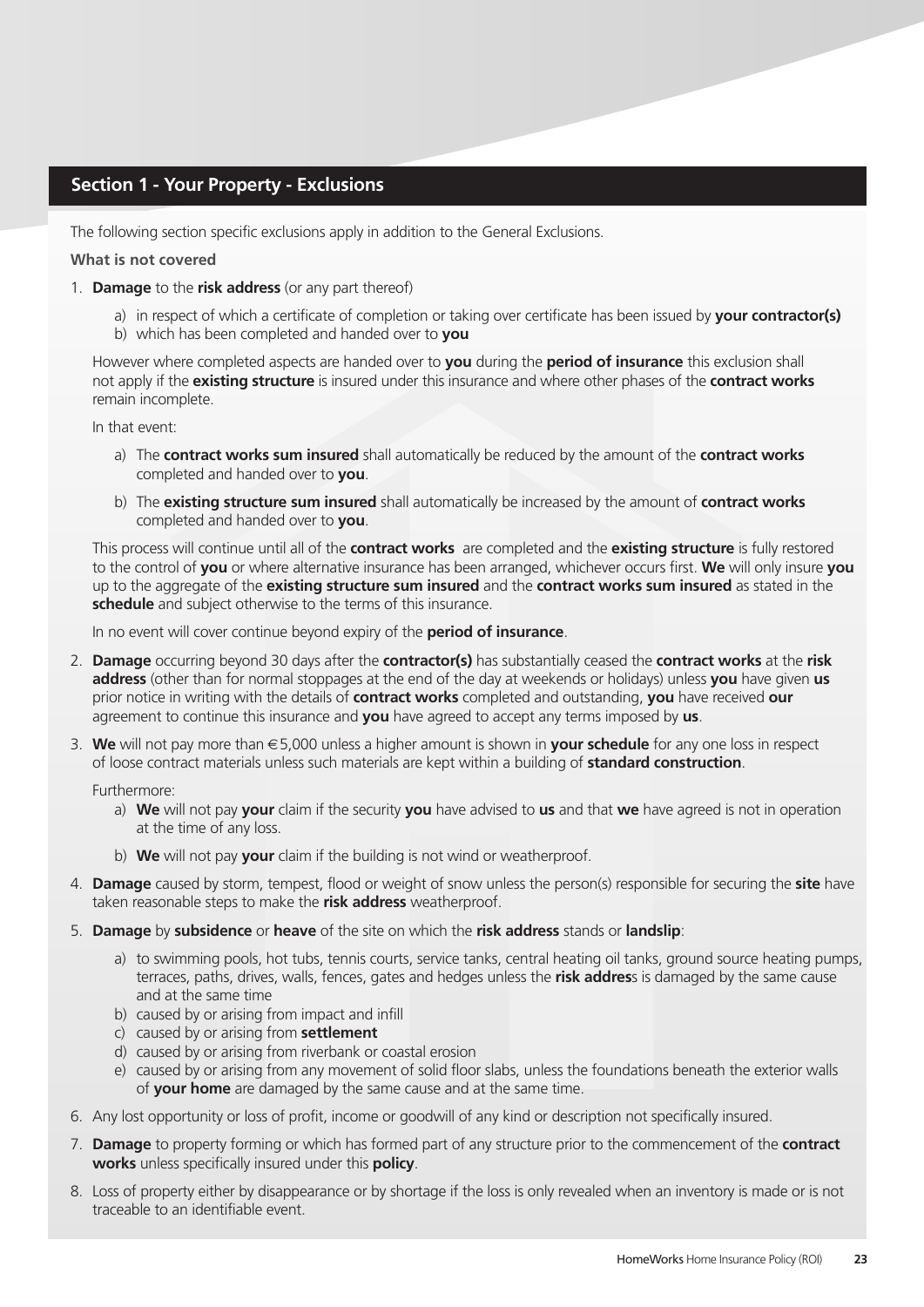

Home Insurance Policy

### **Section 1 - Your Property - Exclusions**

9. **Damage** consisting of mechanical or electrical breakdown or derangement unless as a result of insured **damage** or resultant insured **damage**.

#### 10.**Damage** in respect of:

- a) money which term shall mean coin, bank and currency notes, cheques, travellers cheques, national giro payment orders, postal and money orders, current unused postage stamps, national savings stamps and certificates, premium bonds, luncheon vouchers, credit card and debit card vouchers, unused franking machine units, trading stamps, gift tokens, customer redemption vouchers, holiday with pay stamps, bankers drafts, promissory notes, bonds, securities, bills of exchange, dividend warrants, V.A.T. purchase invoices or other negotiable instruments
- b) any private car, van, lorry or other vehicle
- c) any airborne or waterborne craft or vessel.
- 11.Penalties or fines for delay, lack of performance, non-completion or non-compliance with the conditions of any contract or reimbursement of any financial agreements.

12.**Damage** arising outside the **territorial limits**.

13.**Damage** caused by or consisting of:

- a) Wear and tear, corrosion, oxidation, gradual deterioration, wet or dry rot, shrinkage, dampness, frost, marring or scratching
- b) Normal upkeep or normal making good.

#### 14.**Pre Existing Defect(s)**

**Damage** to the **contract works** arising from a defect in the **existing structure** that existed prior to the commencement of the **period of insurance**.

**You** are required to provide a report on the condition of the **existing structure** prior to the commencement of the **period of insurance**, if **you** fail to do so, the onus of proof will be on **you** to show that the damage did not occur as a result of a defect in the **existing structure** that was present prior to the commencement of the **period of insurance**.

### **Section 1 – Your Property – Conditions that apply to this section only**

#### **How we deal with your claim**

If the **risk address** sustains **damage** that is covered by this **policy we** will either pay **you** the value of the **risk address** at the time of **damage** or, at **our** option, pay **you** the cost of reinstating or replacing such property.

**We** may require **you** to carry out reinstatement or replacement with payment to support this action. **Our** liability is subject to all the terms of this **policy**.

After arriving at a claims settlement, **we** will deduct the applicable **excess** before paying the claim.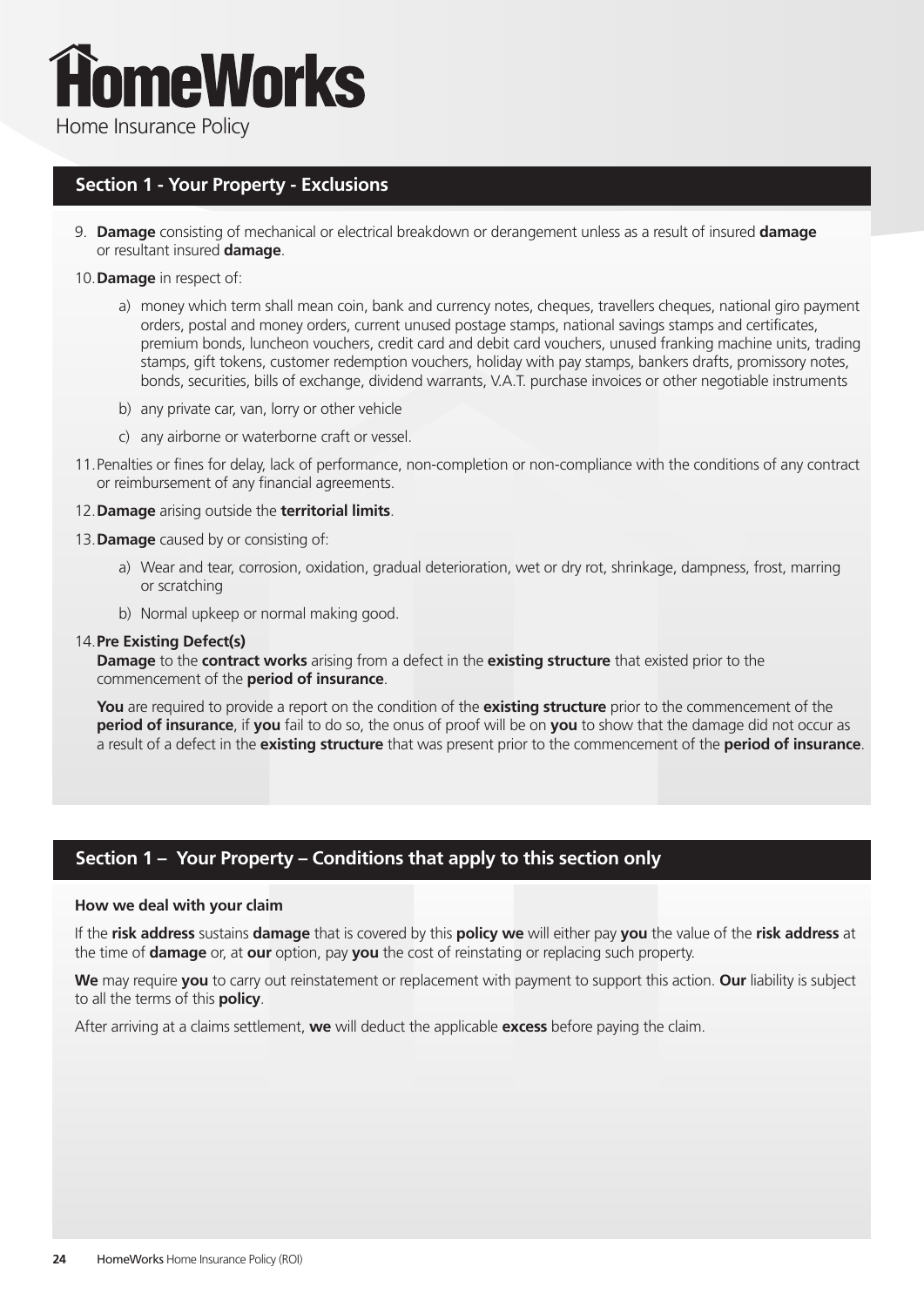### **Section 2 – Your Contents**

This section applies only if **your schedule** shows that it is included.

**We** will pay **you** up to the **sum insured** less the **excess** shown in **your schedule** for **damage** to **your contents** during the **period of insurance** to ensure **you** are returned to the same financial position as **you** were in immediately before such damage occurred subject always to the terms, conditions and exclusions of this **policy**.

#### **What is covered**

This insurance covers the **contents** for **damage** directly caused by:

- 1. fire, lightning, explosion or earthquake
- 2. aircraft and other flying devices or items dropped from them
- 3. storm, flood or weight of snow
- 4. escape of water from fixed water tanks, apparatus or pipes
- 5. escape of oil from a domestic fixed oil-fired heating installation and smoke damage caused by a fault in any fixed domestic heating installation
- 6. theft or attempted theft
- 7. collision by any vehicle or animal
- 8. any person taking part in a riot, violent disorder, strike, labour disturbance, civil commotion or acting maliciously
- 9. **damage** to **contents** caused by **subsidence** or **heave** of the site on which the **risk address** stands or **landslip**

**What is not covered**

**We** will not pay

- a) for **damage** to property that is not situated within a building or other enclosed structure at the time of the **damage**
- a) for **damage** while the **home** is **unoccupied**
- a) for **damage** caused by faulty workmanship
- b) for **damage** while the **home** is **unoccupied**
- c) any amount over  $\in$  50,000 for clean up costs following an escape of oil
- a) for **damage** while the **home** is lent, let or sublet unless the loss or damage follows breakage or damage to the **home** in the course of entry.
- b) for **damage** while the **home** is **unoccupied**
- a) for **damage** while the **home** is **unoccupied**

for **damage** by **subsidence** or **heave** of the site on which the **risk address** stands or **landslip**:

- a) caused by or arising from impact and infill.
- b) caused by or arising from **settlement**.
- c) caused by or arising from riverbank or coastal erosion.
- d) caused by or arising from movement of solid floor slabs, unless the foundations beneath the exterior walls of the **risk address** are damaged by the same cause and at the same time.

10.falling trees, telegraph poles or lamp-posts

a) for **damage** caused by trees being cut down or cut back within the **risk address**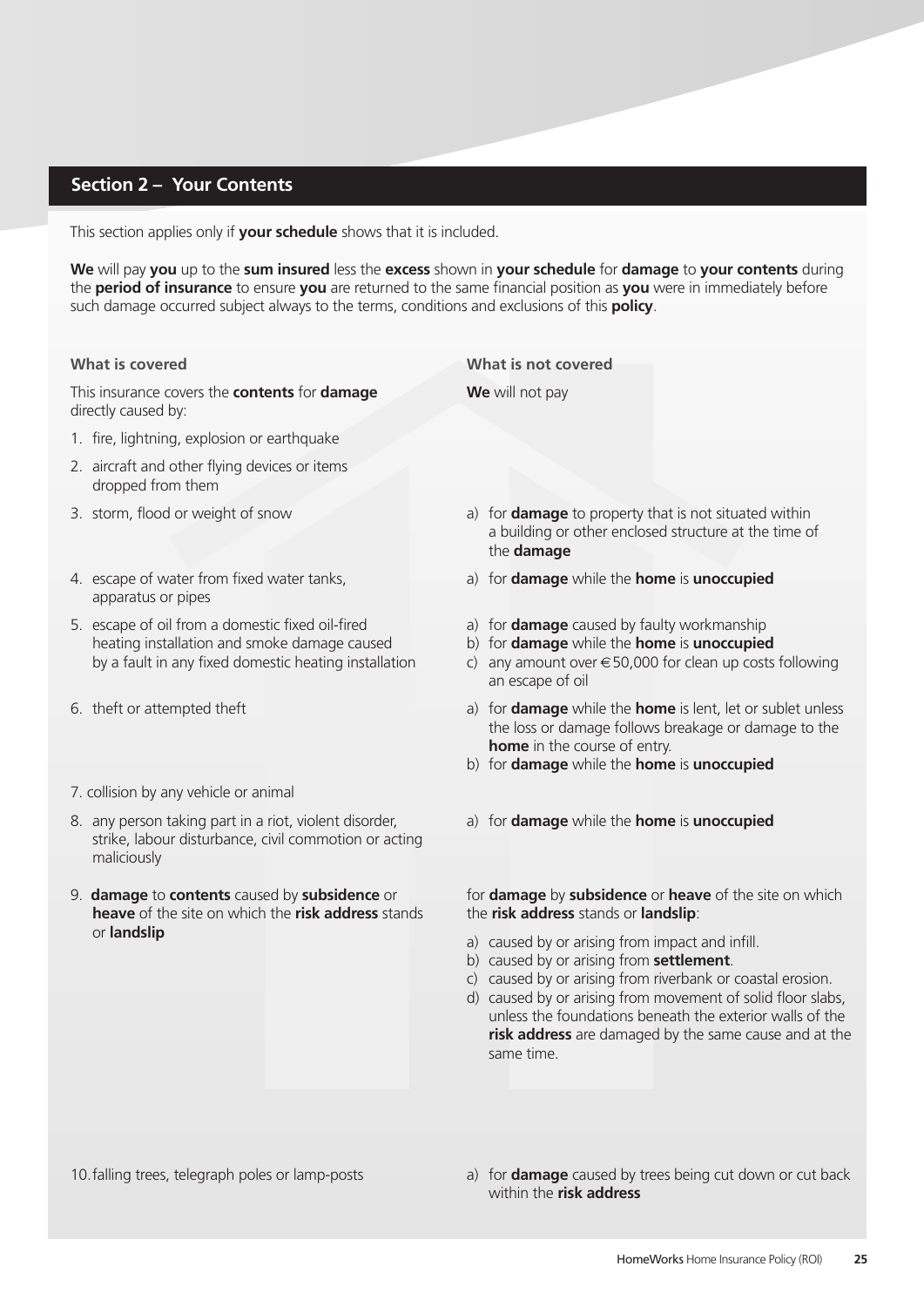Home Insurance Policy

# **Section 2 – Your Contents – Conditions that apply to this section only**

#### **How we deal with your claim**

1. If **you** claim for loss or damage to the **contents we** will at **our** option repair, replace or pay for any article covered under Section 2.

For total loss or destruction of any article **we** will pay **you** the cost of replacing the article as new, as long as:

- the new article is as close as possible to but not an improvement on the original article when it was new, and
- **you** have paid or **we** have authorised the cost of replacement.

The above basis of settlement will not apply to:

- clothes
- pedal cycles

where **we** will pay up to the value of the item at the time of loss or damage.

2. **We** will not pay the cost of replacing or repairing any undamaged parts of the **contents** which form part of a pair, set or suite or part of a common design or function when the loss or **damage** is restricted to a clearly identifiable area or to a specific part.

#### **Your sum insured**

- 1. **We** will not reduce the **sum insured** under Section 2 after **we** have paid a claim as long as **you** agree to carry out **our** recommendations to prevent further loss or **damage**.
- 2. If **you** are under-insured, which means the cost of replacing or repairing the **contents** at the time of the loss or **damage** is more than **your sum insured** for the **contents**, then **we** will only pay a proportion of the claim. For example if **your sum insured** only covers one half of the cost of replacing or repairing the **contents**, **we** will only pay one half of the cost of repair or replacement.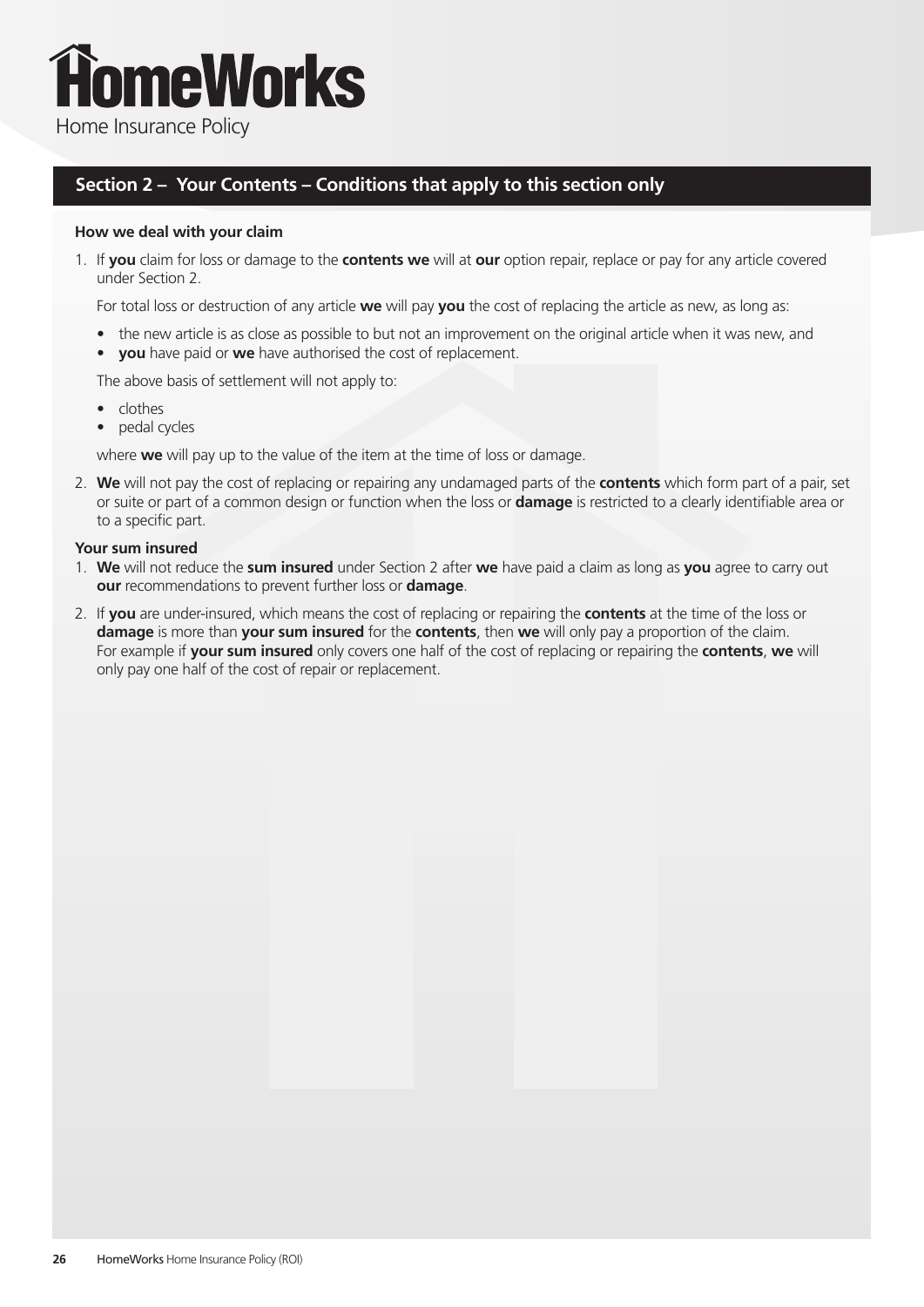### **Section 3 – Your Liability as Property Owner**

This section applies only if **your schedule** shows that it is included.

Cover under this section is granted to **you** only in respect of accidental **bodily injury** or **damage**. There is no cover provided to **your contractor(s)** and no employers' liability provided by this insurance.

**We** will pay **you** up to the limit of indemnity shown in **your schedule** for **your** legal liability to pay as damages all sums incurred during the **period of insurance** as a direct result of any accidental **bodily injury** or **damage** to material property, trespass, nuisance or obstruction arising in connection with the **risk address** and/or the **contract works**.

**We** will in addition pay **costs and expenses** incurred by **you** arising from such an occurence but **we** will not pay for:

- a) Fines, penalties or for damages intended only to punish or make an example of **you**.
- b) The cost of putting right any defect or alleged defect.

**Our** liability is subject to all of the exclusions and conditions of this **policy**.

All claims caused directly or indirectly by one accident will be treated as one claim. All pollution or contamination arising out of one accident will be treated as having happened at the time the accident took place.

After arriving at a claims settlement **we** will deduct the **excess** before paying the claim.

#### **Special Extensions**

#### **Cross Liabilities Clause**

Where more than one party comprises the insured (as employer only), any claim by one of **you** against any other insured party will be treated as though the party claiming is not an insured party provided that this is not deemed to increase the **limit of indemnity.**

#### **What is not covered**

**We** will not pay for **your** liability arising:

- 1. from the ownership, possession, control, or use of mechanically or electrically propelled aircraft or watercraft, or to road vehicles or attached trailers where Road Traffic Act legislation applies, or on any public road outside Great Britain.
- 2. in respect of any loss, demand, claim or suit arising out of or related in any way to asbestos or asbestos-containing materials.
- 3. in respect of **damage** to property
	- a) belonging to **you**
	- b) in the custody or control of **you** or **your** agent
	- c) that comprises of the **risk address**
- 4. that has been assumed under any contract or agreement unless **you** would have been liable had the contract not existed.
- 5. for the amount stated in the **schedule** in respect of the **excess** under the public liability section provided that:
	- a) this clause does not apply to liability in respect of **bodily injury**
	- b) if any payment made by **us** includes an amount for which **you** are responsible in this respect this amount must be repaid to **us** immediately.
- 6. in respect of any **costs or expenses** claimed or incurred for replacing or making good faulty defective or incorrect:
	- a) workmanship
	- b) design, plan or specification
	- c) materials goods or other property
- 7. in respect of **bodily injury** to anyone employed by **you** or **your contractor(s)** arising out of and in the course of employment by **you** or **your contractor(s)** at or adjacent to the **risk address** and/or as part of the **contract**.
- 8. for fines, liquidated damages or under any penalty clause or under any collateral warranty or the like.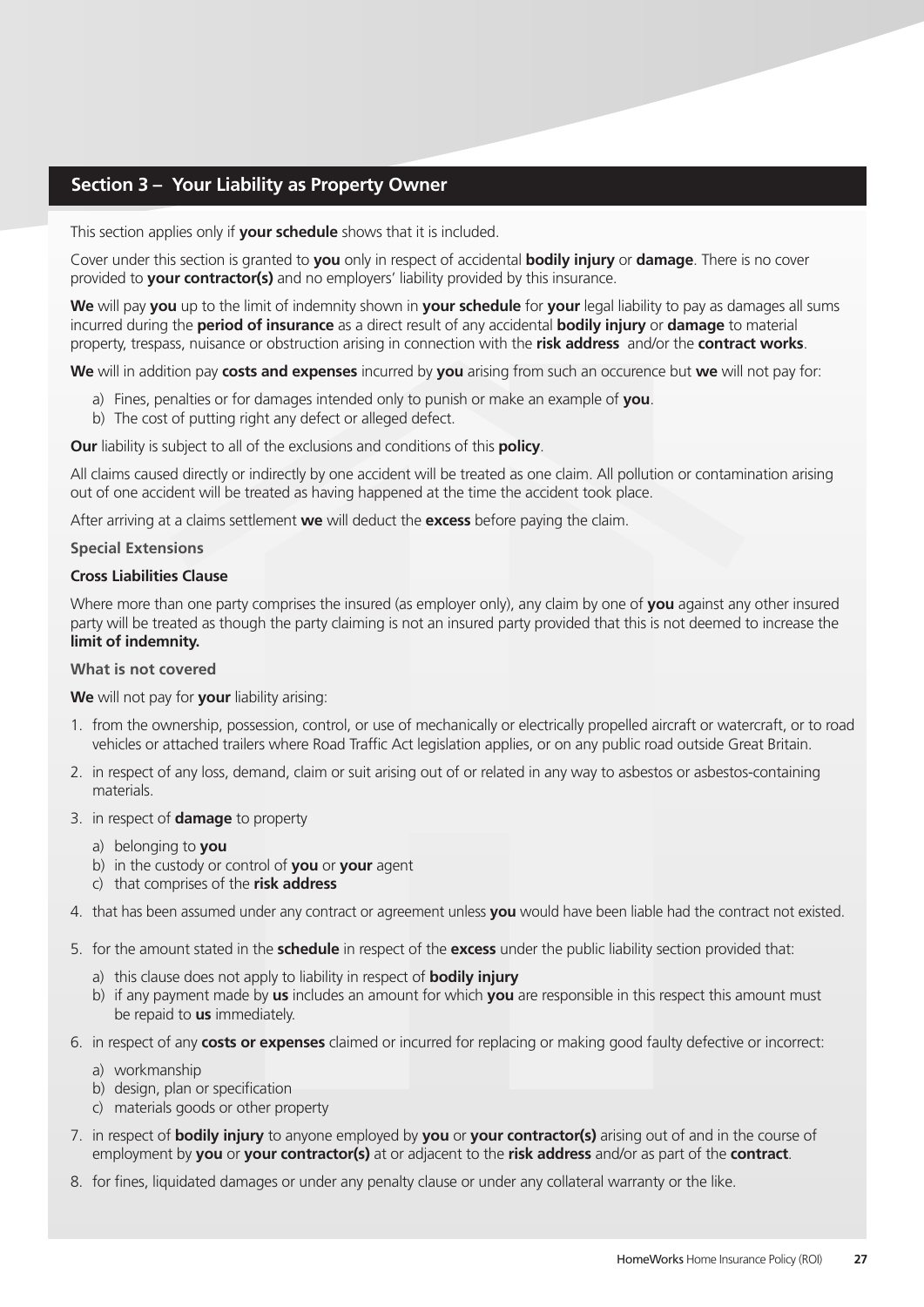# **AdmeWorks**

Home Insurance Policy

# **Section 3 – Your Liability as Property Owner**

- 9. for pollution or contamination of air, water or soil which **you** cannot prove was caused by a sudden identifiable, unintended and unexpected accident that took place in its entirety at a specific time and place.
- 10.for any goods or products sold, supplied, repaired, renovated, restored, tested or serviced by **you**.
- 11.out of any instruction, advice, information or professional service rendered for a fee
- 12.from a legal liability to a third party where there is absence of proven negligence by **you** or **your contractor(s)** unless **we** have extended this **policy** to include non negligence cover as stated in **your schedule**.
- 13.from any occurrence happening outside of the **territorial limits** and/or claims or legal proceedings brought or originating outside of the **territorial limits** for:
	- a) punitive or exemplary damages
	- b) any pollution, irritant or contaminant, or assessment or clean up of any pollution, irritant or contaminant.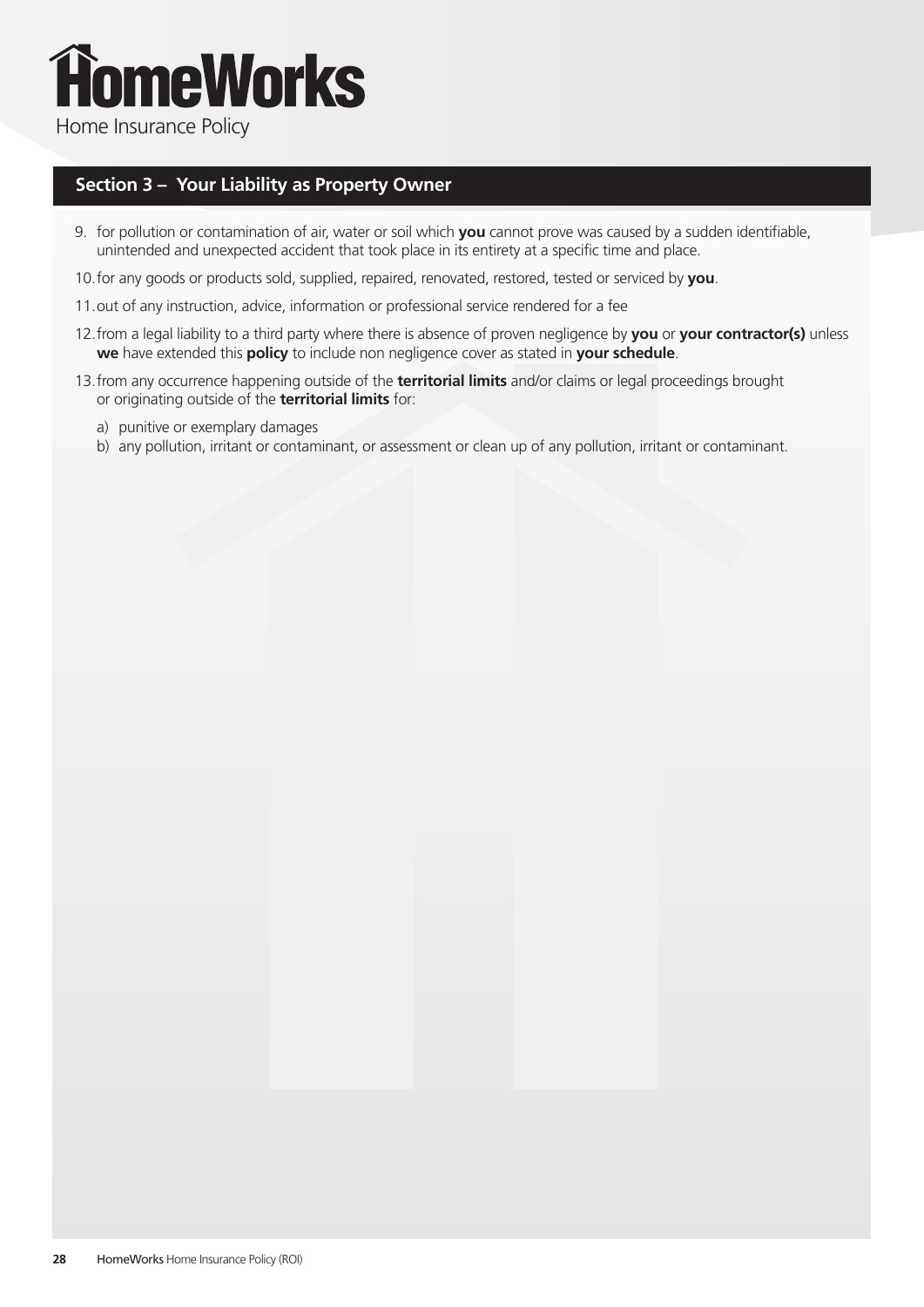